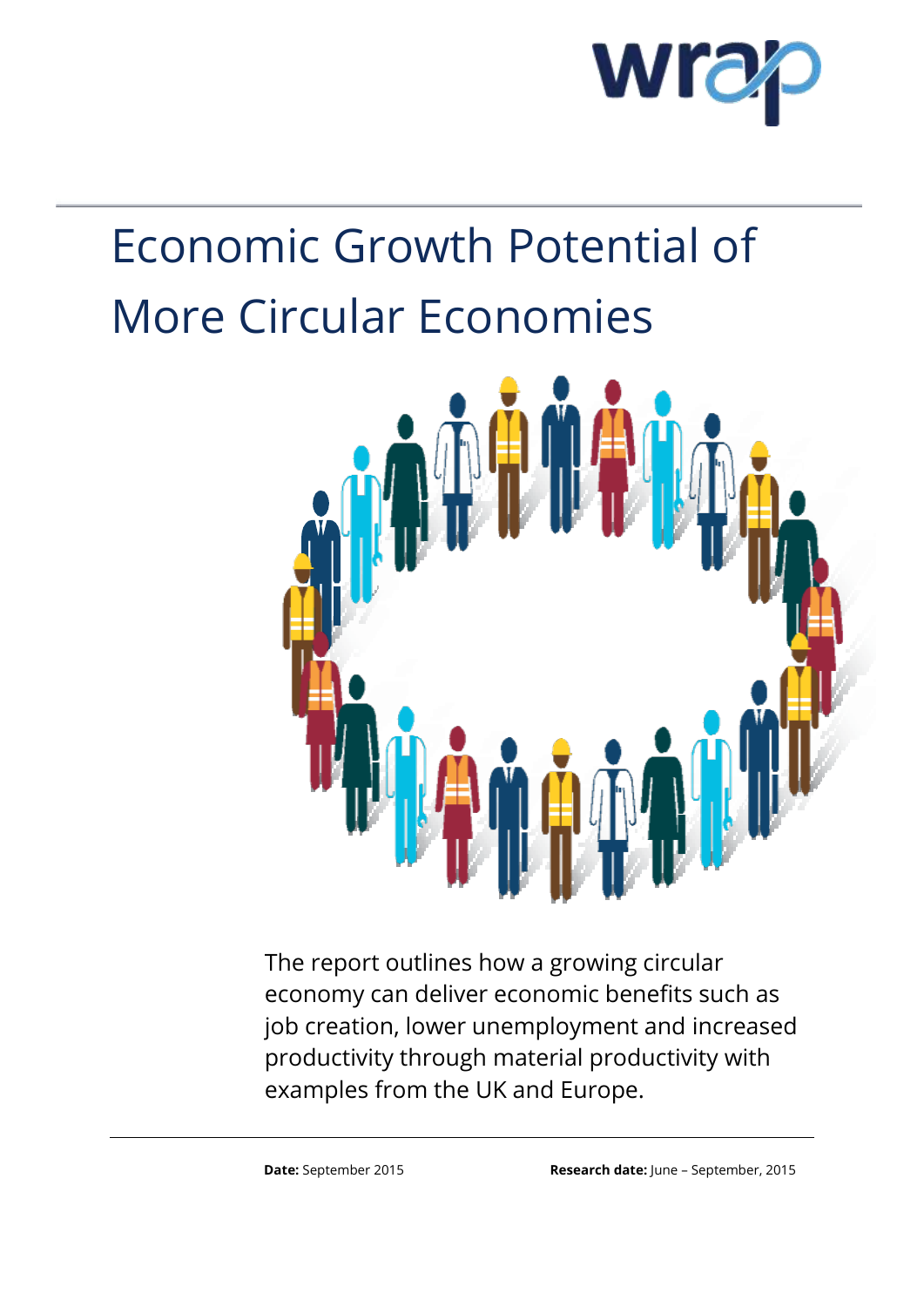WRAP's vision is a world in which resources are used sustainably.

Our mission is to accelerate the move to a sustainable resource-efficient economy through re-inventing how we design, produce and sell products; rethinking how we use and consume products; and re-defining what is possible through re-use and recycling.

Find out more at [www.wrap.org.uk](http://www.wrap.org.uk/)

**Document reference (please use this reference when citing WRAP's work): [WRAP, 2015, Banbury, Economic growth potential of more circular economies, prepared by Peter Mitchell, Head of Economics, WRAP and Keith James, Special Adviser on Environmental Research, WRAP]**

material to endorse or suggest we have endorsed a commercial product or service. For more details please see our terms and conditions on our website at **[WRAP, Year, Town, Title of Report, Prepared by xx]** www.wrap.org.ukWhile we have tried to make sure this report is accurate, we cannot accept responsibility or be held legally responsible for any loss or damage arising out of or in connection with this information being inaccurate, incomplete or misleading. This material is copyrighted. You can copy it free of charge as long as the material is accurate and not used in a misleading context. You must identify the source of the material and acknowledge our copyright. You must not use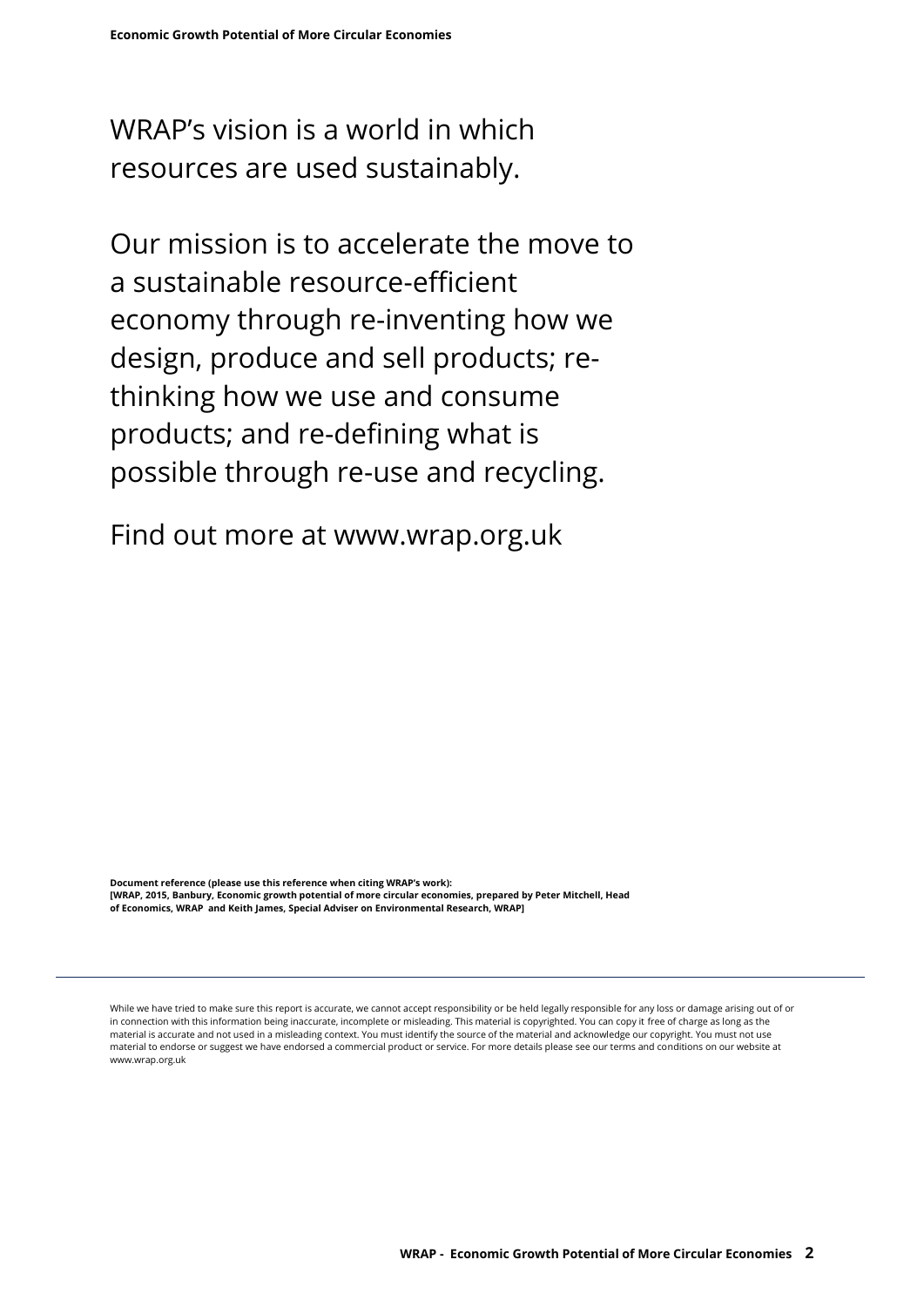#### <span id="page-2-0"></span>**Contents**

| Developments in European labour markets  15               |  |
|-----------------------------------------------------------|--|
| Mapping jobs in circular economy activities in Europe  20 |  |
|                                                           |  |
| Indicators to support growth in circular economy 32       |  |
|                                                           |  |
|                                                           |  |
|                                                           |  |
|                                                           |  |

## <span id="page-2-1"></span>Acknowledgements

The authors wish to thank ISWA for the opportunity to present a paper based on this report to the ISWA 2015 World Congress, Antwerp, 9 September 2015.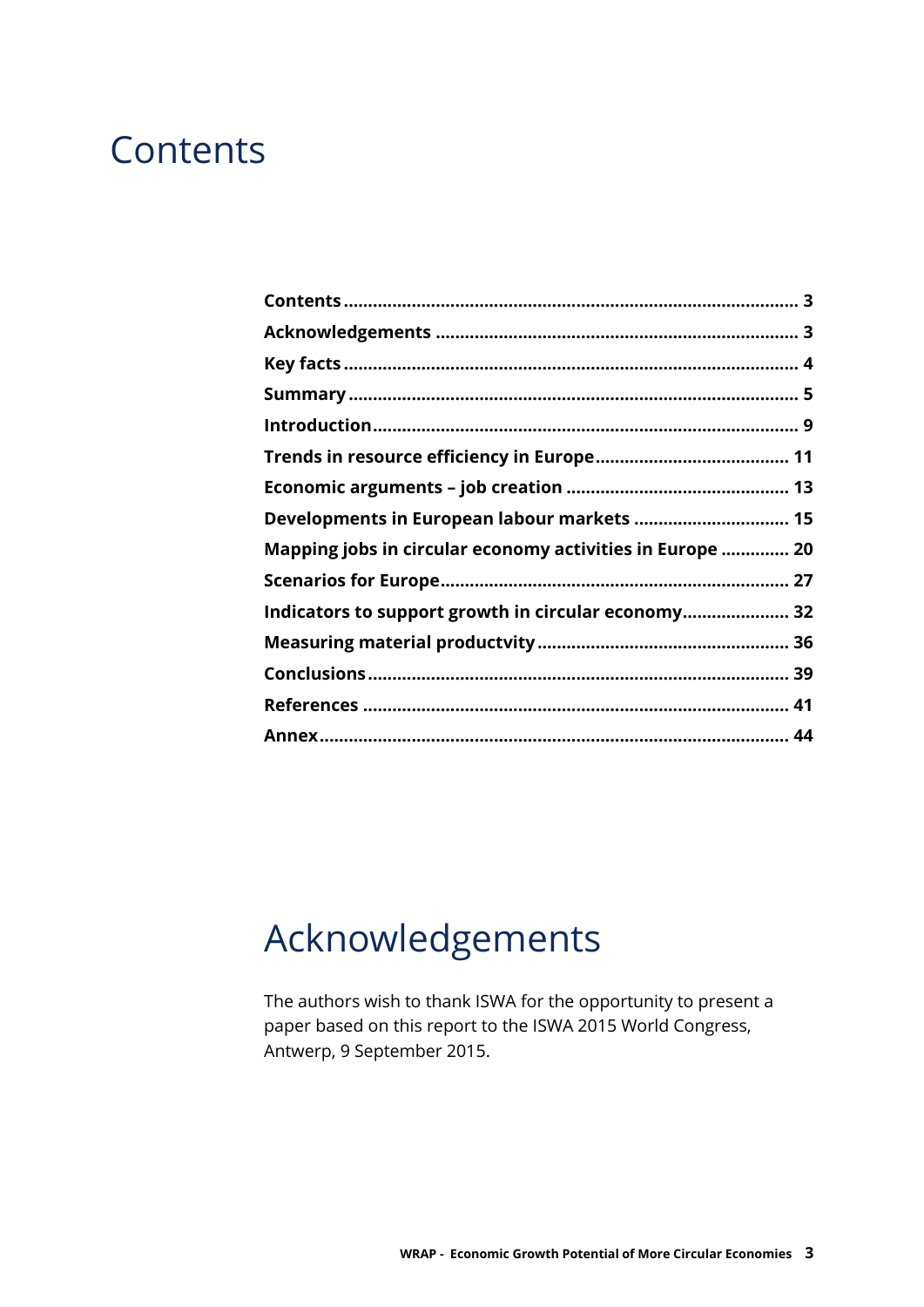### <span id="page-3-0"></span>Key facts

- A circular economy creates economic value through using more labour and fewer resources
- The European economy has become more resource efficient as its circularity has increased but it is currently not very circular
- 3.4 million people are currently employed in circular economy activities in Europe
- A growing circular economy in Europe can potentially create (net) jobs by reducing regional mismatches in unemployment
- By 2030, expansion in circular economy has the potential to create 1.2 to 3 million jobs in Europe and reduce unemployment by around 250,000 to 520,000
- Focussing on materials productivity highlights the true potential of an expansion in circular economy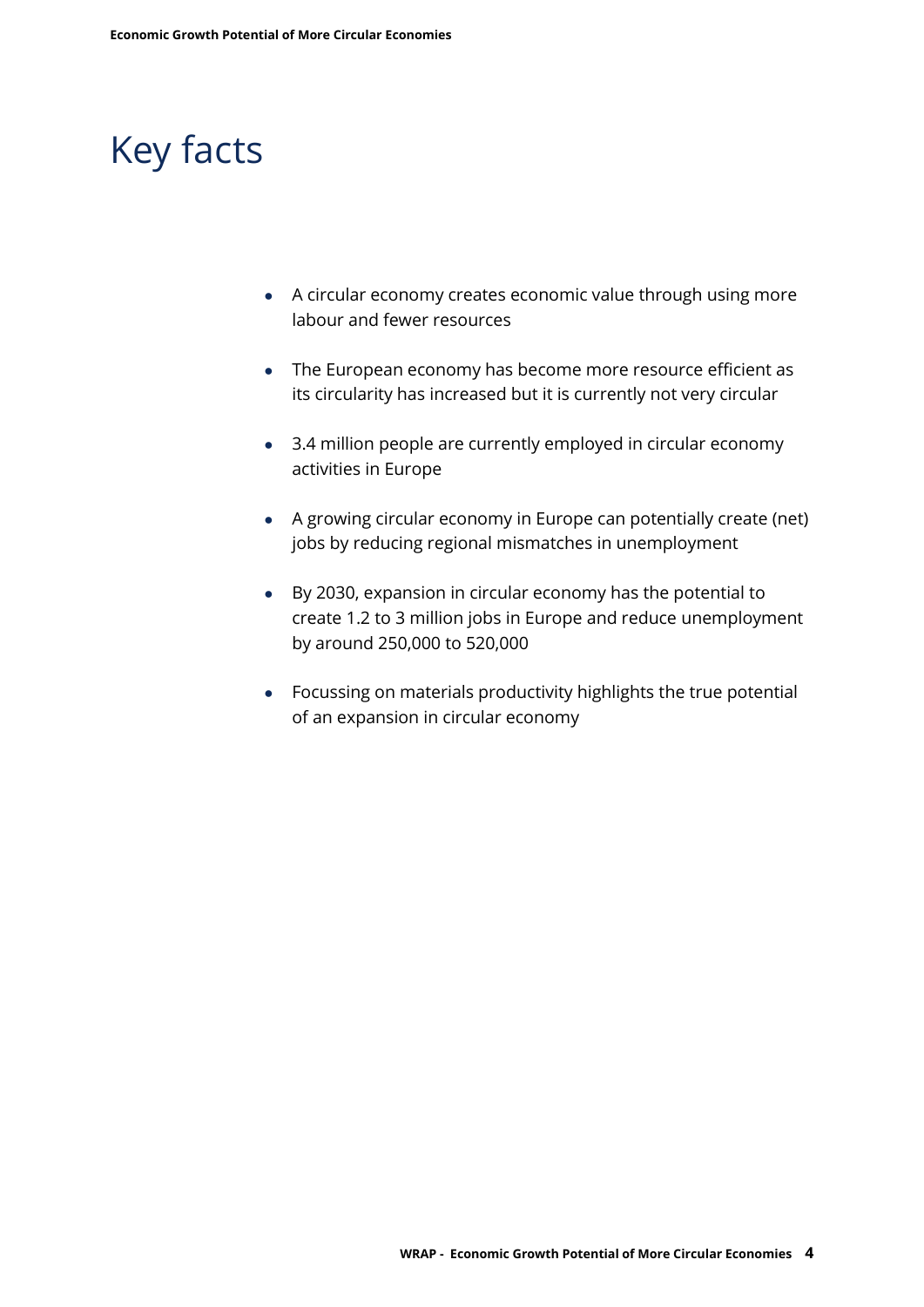### <span id="page-4-0"></span>Summary

Europe faces substantial economic and environmental challenges in its use of labour and scarce natural resources. In 2014, unemployment had risen in every single European country apart from Germany compared to 2008 when the financial crisis began. There are signs that employment is recovering and unemployment is starting to show signs of stabilisation (or is falling in some countries across Europe). But unemployment remains sharply higher in many countries, particularly for certain occupational types and age groups.

A circular economy create economic value with more labour and fewer resources, therefore growth in circular economy can potentially deliver economic benefits such as employment creation, lower structural unemployment and increased materials productivity. This report discusses several indicators to support development in circular economy and constructs examples from available information for Europe and the the UK. It presents an indicative quantification of scenarios to 2030 illustrating the job creation potential from an expansion in circular economy in Europe.

The importance of an expansion in circular economy activity stems from the observation that across Europe there are substantial economic and environmental challenges in the way its economies utilise labour and scarce natural resources. In 2014, unemployment had risen in every single European country apart from Germany compared to 2008 when the financial crisis began. There are signs that employment is recovering and unemployment is starting to show signs of stabilisation (or is falling in some countries across Europe), but unemployment remains sharply higher in many countries, particularly for certain occupational types and age groups.

Together with substantial environmental benefits, a growing circular economy offers the potential to create jobs through lowering structural mismatch in high unemployment regions in Europe. Development of a circular economy is of itself a major industrial transformation, but while past industrial transitions have focused on labour productivity and have often involved using less labour and the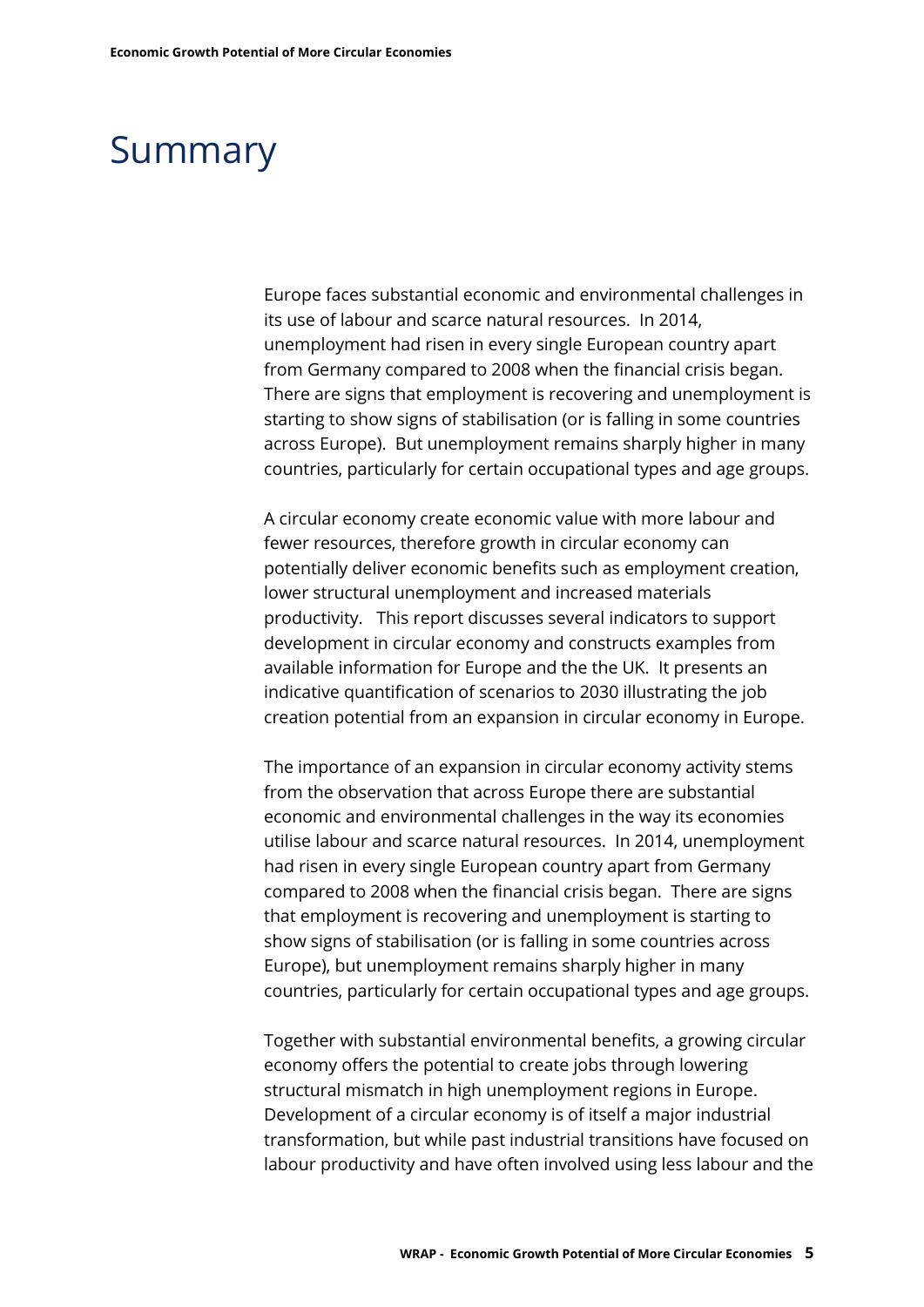creation of high unemployment, a growing circular economy create economic value using more labour and fewer resources thereby increasing the efficiency of resource use and economic activity. Integrating the labour requirements of a growing circular economy into the overall labour market is important; it also allows a distinction to be made between net or additional job creation and gross jobs creation where vacancies are filled by people moving from existing posts.

A substantial degree of spare capacity exists in Europe's labour markets as evidenced by the level of unemployment and inactivity. However, unemployment is distributed unevenly across (and within) countries in Europe, and low to mid skill occupations are more likely to experience higher unemployment compared to high skilled occupations. Futhermore, analysis in this report of trends in the occupational composition of jobs is suggestive of a polarisation, with an increase in the share of employment at the top end and the bottom end of the labour market and a decline in jobs in the middle segment of the labour market.

Current employment in Europe in circular economy activities (in the repair, waste and recycling, rental & leasing sectors) is estimated to be at least 3.4 million. Of this total 1.2 million jobs are in repair of machinery & equipment, 400,000 jobs are in repair of computers, personal and other household goods, 700,000 jobs are in waste collection, treatment & disposal activities, 300,000 are employed in the recovery of sorted materials and the wholesale of waste and scrap, 100,000 jobs are in in-store retail of second hand goods and 600,000 people are employed in rental & leasing activities.

An expansion in circular economy activity appears to offer the potential to create jobs across Europe through reducing cross country differences in unemployment: indicators of current employment in circular economy activities are broadly in line with the distribution of total employment across Europe and other measures of the propensity for countries to specialise in 'circular economy' activities together with patterns in the geographical distribution of these activities illustrate a reasonable potential for European countries to benefit from expansion in circular economy. And, there is a strong potential for an expansion in circular economy in Europe to offer jobs in mid-level occupations where there has been a decline in the number of posts offered.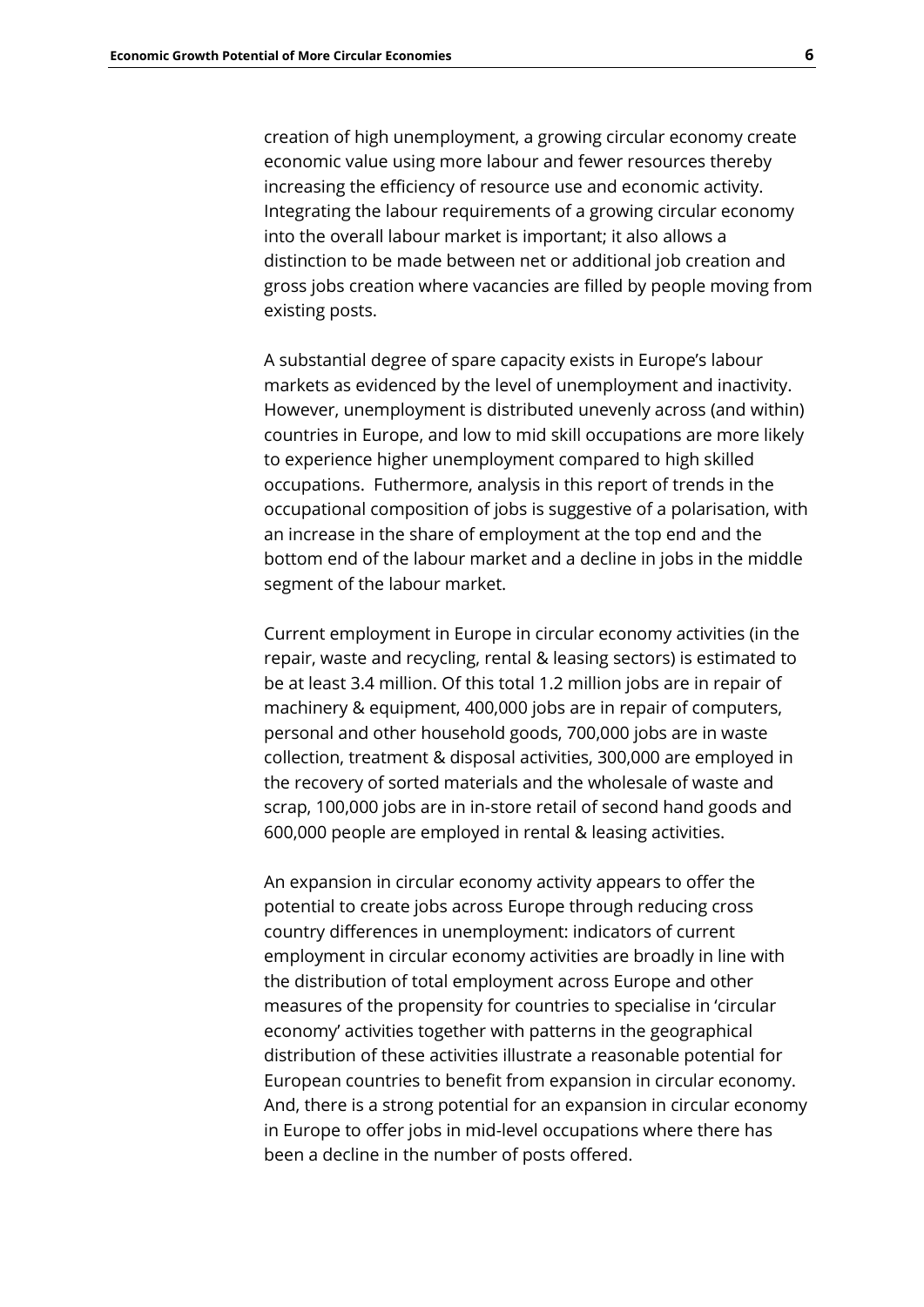As an illustration of this potential, an indicative quantification from the analysis in this report, which envisages a continuation of the current development path towards circular economy in Europe, shows that the potential labour market impact in Europe by 2030 is to create 1.2 million jobs with a reduction in unemployment in Europe by around 250,000 (see Figure S1).

Inevitably there are considerable uncertainties around such estimates; in particular future advancements in technology could substantially change this picture.



Figure S1 Potential jobs created in Europe through expansion in circular economy activity to 2030

(gross jobs estimates by country are in thousands)

In terms of economic benefits from increased productivity and material productivity through growth in circular economy several indicators are discussed that could aid a better understanding of the potential for growth in circular economy by developing metrics that measure economic productivity relative to material inputs in addition to conventional measures such as labour productivity or energy. Such measures better reflect the economic and environmental benefits of adopting circular economy principles which, as a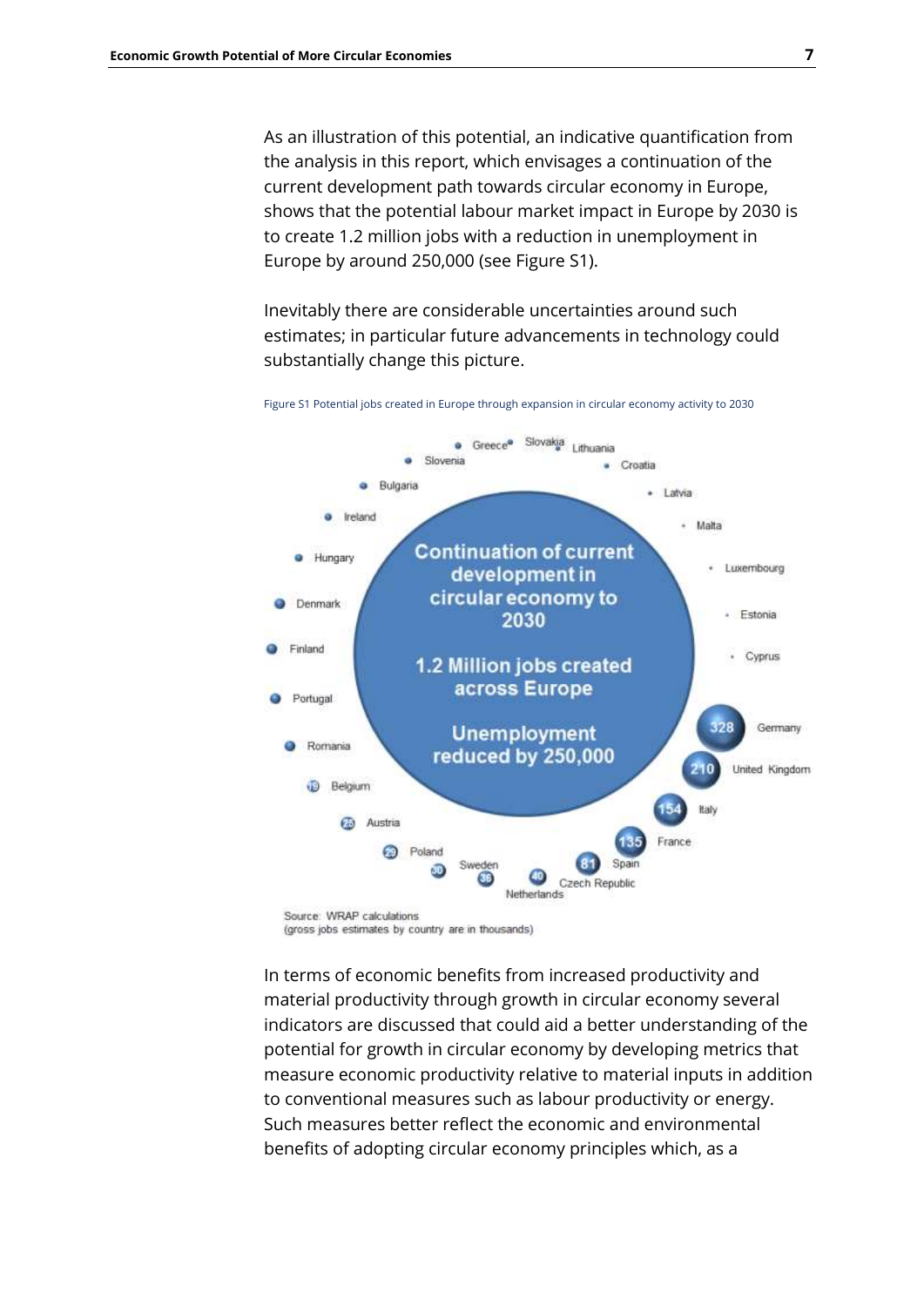consequence, are perhaps more likely to become embedded in business thinking.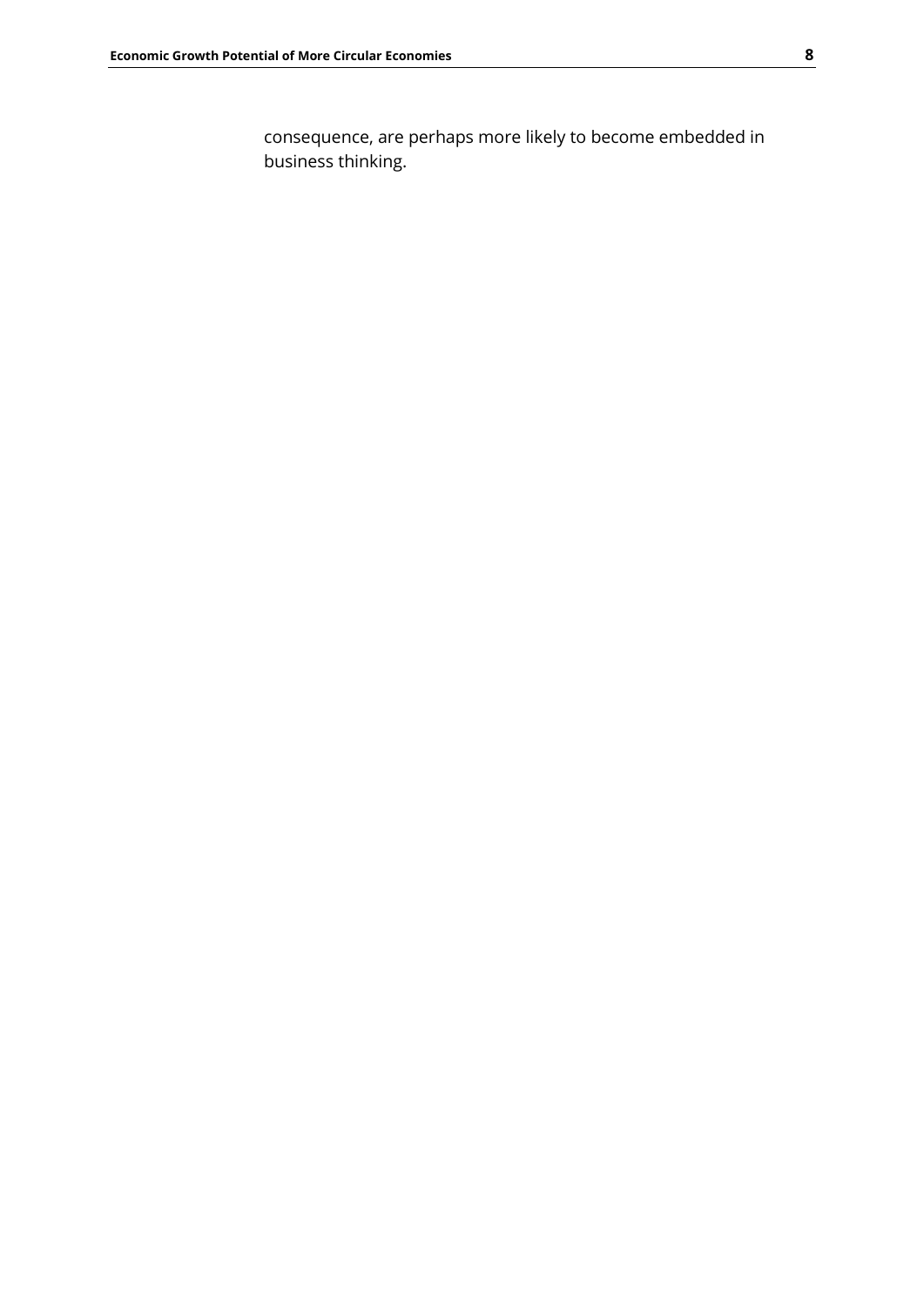-

### <span id="page-8-0"></span>Introduction

Together with environmental benefits, a growing circular economy<sup>1</sup> offers substantial potential to create jobs through lowering structural mismatch in high unemployment regions in Europe. Development of a circular economy involves a major industrial transformation. Past industrial transitions and the focus on labour productivity have often involved using less labour, creating high unemployment in some regions and countries or for some categories of workers. By contrast, the growth of the circular economy can involve using more labour and fewer resources to increase the efficiency of economic activity.

Therefore, integrating the labour market impacts of a growing circular economy into the overall labour market is important as it also allows a distinction between net or additional job creation and gross jobs where vacancies are filled by people moving from existing posts. The report also discusses developing metrics that measure economic productivity relative to material inputs, rather than solely focussing on labour or energy, so that circular economy principles are more likely to become embedded in business thinking.

Europe faces substantial economic and environmental challenges in its use of labour and scarce natural resources. In 2014, unemployment had risen in every single European country apart from Germany compared to 2008 when the financial crisis began. There are signs that employment is recovering and unemployment is starting to show signs of stabilisation (or is falling in some countries

*<sup>1</sup> A circular economy is an alternative to a traditional linear economy (make, use, dispose) in which we keep resources in use for as long as possible, extracting the maximum value from them whilst in use, then recovering and reusing products and materials. Examples of circular business models include; designing products to last longer, which can lead to greater reuse and greater ability to repair/refurbish and re-sell products to support growth in the remanufacturing industry; and allow for easy recovery of materials when a product is eventually recycled. Service models, which could include product maintenance and take back schemes as well as rent/lease and peer-to-peer sharing models, also hold much potential.*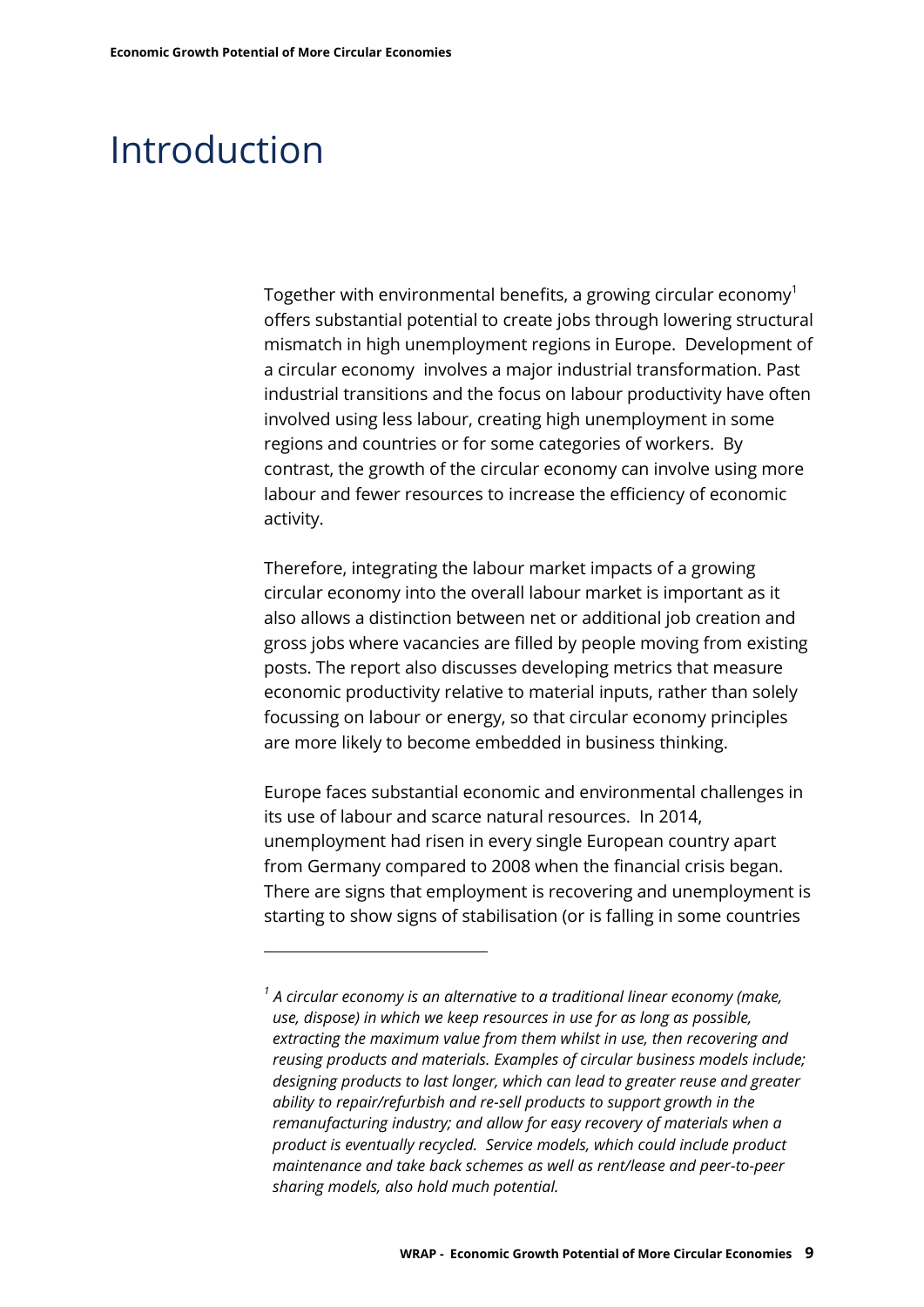across Europe), but unemployment remains sharply higher in many countries, particularly for certain occupational types and age groups.

WRAP/GA (2015a) explores the impact of increasing resource efficiency on jobs and the labour market in Great Britain. This analysis for Europe builds on this approach to integrate the labour market impacts of a growing circular economy into the overall labour market, so allowing a distinction between the creation of net or additional jobs and gross jobs. Linking increasing resource efficiency and growth in circular economy offers a potential for the creation of net jobs that can reduce unemployment and offer long lasting benefits to the performance of labour markets in Europe.

The rest of the report is structured as follows.

First, trends in resource efficiency in Europe are discussed, followed by a review of economic arguments around job creation and expansion in circular economy activity. Building on this, it then reviews key characteristics of unemployment in Europe's labour market, identifying the job creation potential of an expansion in circular economy. It then assesses the extent to which circular economy activities are already established (through a mapping of available data) and then reports indicative results from scenario analysis on the potential labour market impacts in Europe from a growing circular economy to 2030. Next the report considers the potential of material productivity as a means of measuring economic performance and discusses how these measures could encourage a range of improvements and highlight possible areas of intervention to improve material efficiency. The final section draws some conclusions.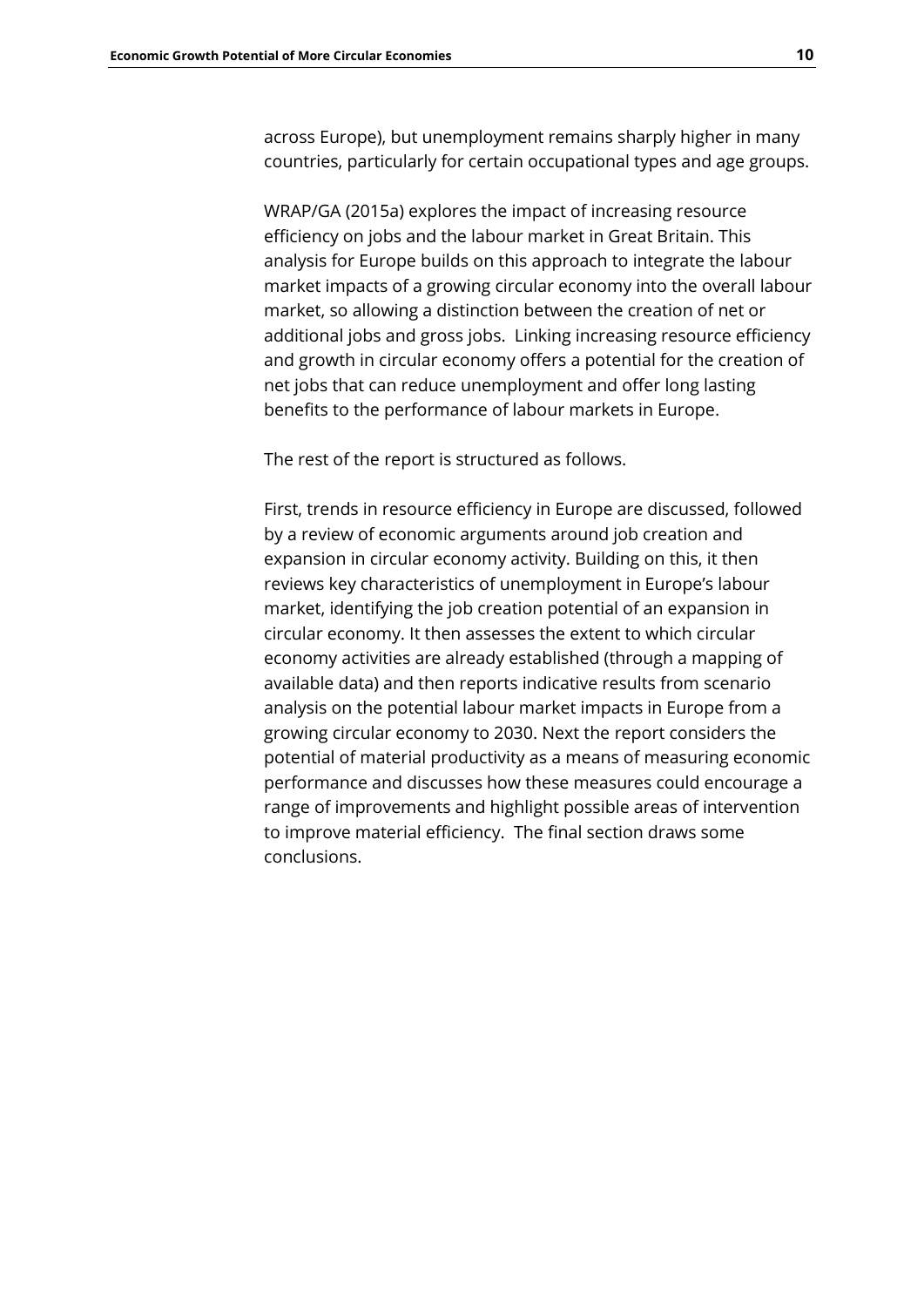### <span id="page-10-0"></span>Trends in resource efficiency in Europe

The proportion of recovered materials (biomass, metals & minerals but excluding fossil fuels) in use in the European economy has been increasing over time. Between 2004 and 2012 material consumption reduced by around 800 million tonnes (biomass, metals & minerals and excluding fossil fuels), the amount of material recycled increased by 163 million tonnes and net imports of materials reduced. Over the same period the economy expanded by 8% and the population grew by around 3%. Figure 1 suggests that while domestic material consumption and net imports have fallen since 2008, the proportion of materials recovered from waste in total has increased.

An indicator of circularity (the amount of materials recovered from all waste streams relative to the domestic consumption of materials) suggests that Europe is currently around 20% 'circular' in its materials use compared to 15% in 2004. A similar trend is also apparent in measures of raw material consumption (Eurostat 2014)

There's a growing evidence base documenting the evolution of resource efficiency and recycling in Europe and the associated expansion of jobs in the recycling sector as recycling rates have increased. The economy has become more circular as it has expanded, it is using fewer extracted or imported resources and more resources from materials recovered from its waste streams. Fischer et al (2011) discuss the extent to which the increase in recycling has led to the creation of permanent jobs across the European economy. In 2007 there were 301,000 people in Europe employed in the recycling sector compared with 177,000 in 2000 - an increase of 70% - and which equates to an annual increase of 8% with many of the jobs created being for people with relatively low skills.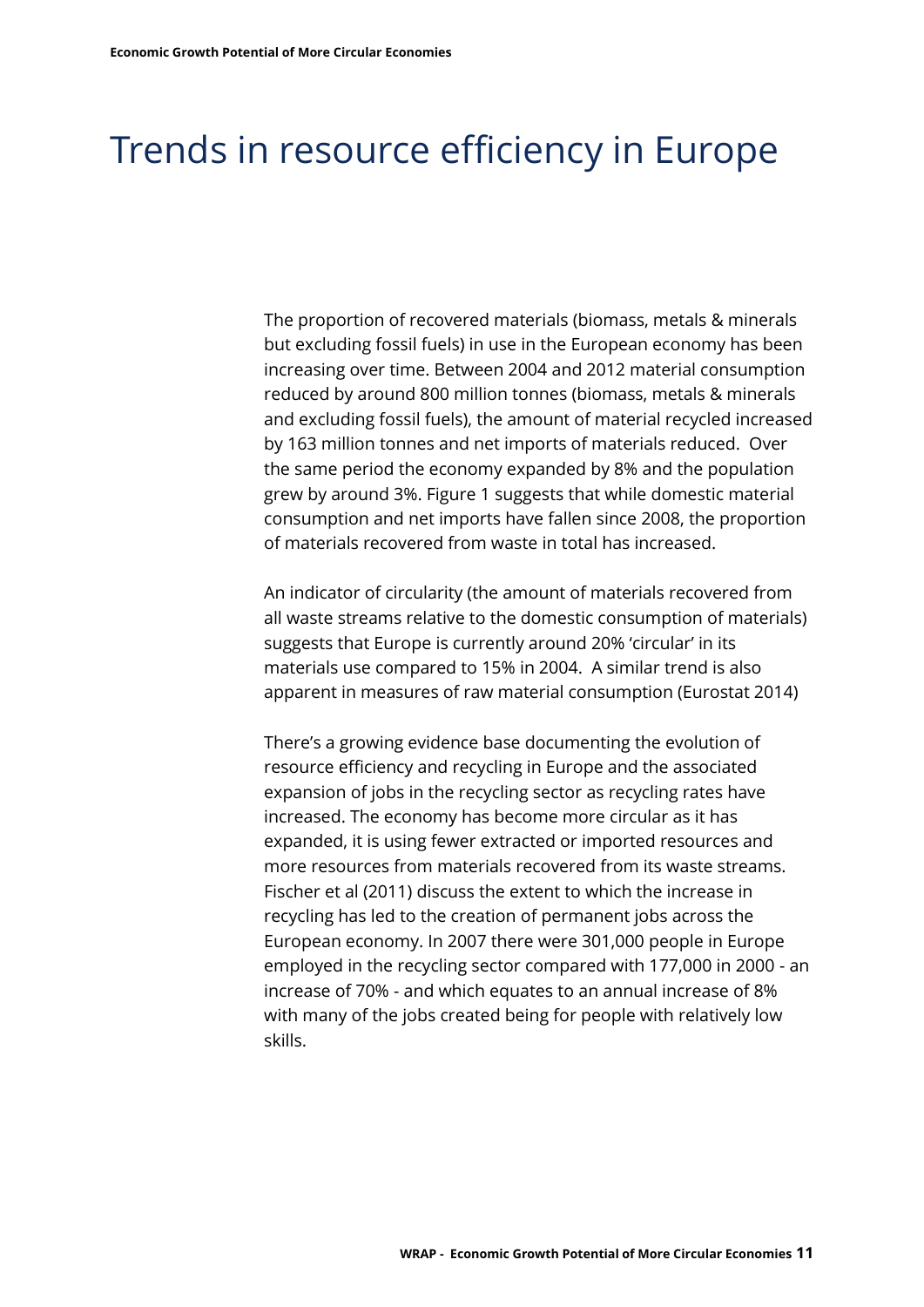

Figure 1 Domestic material consumption and an indicator of circularity for the EU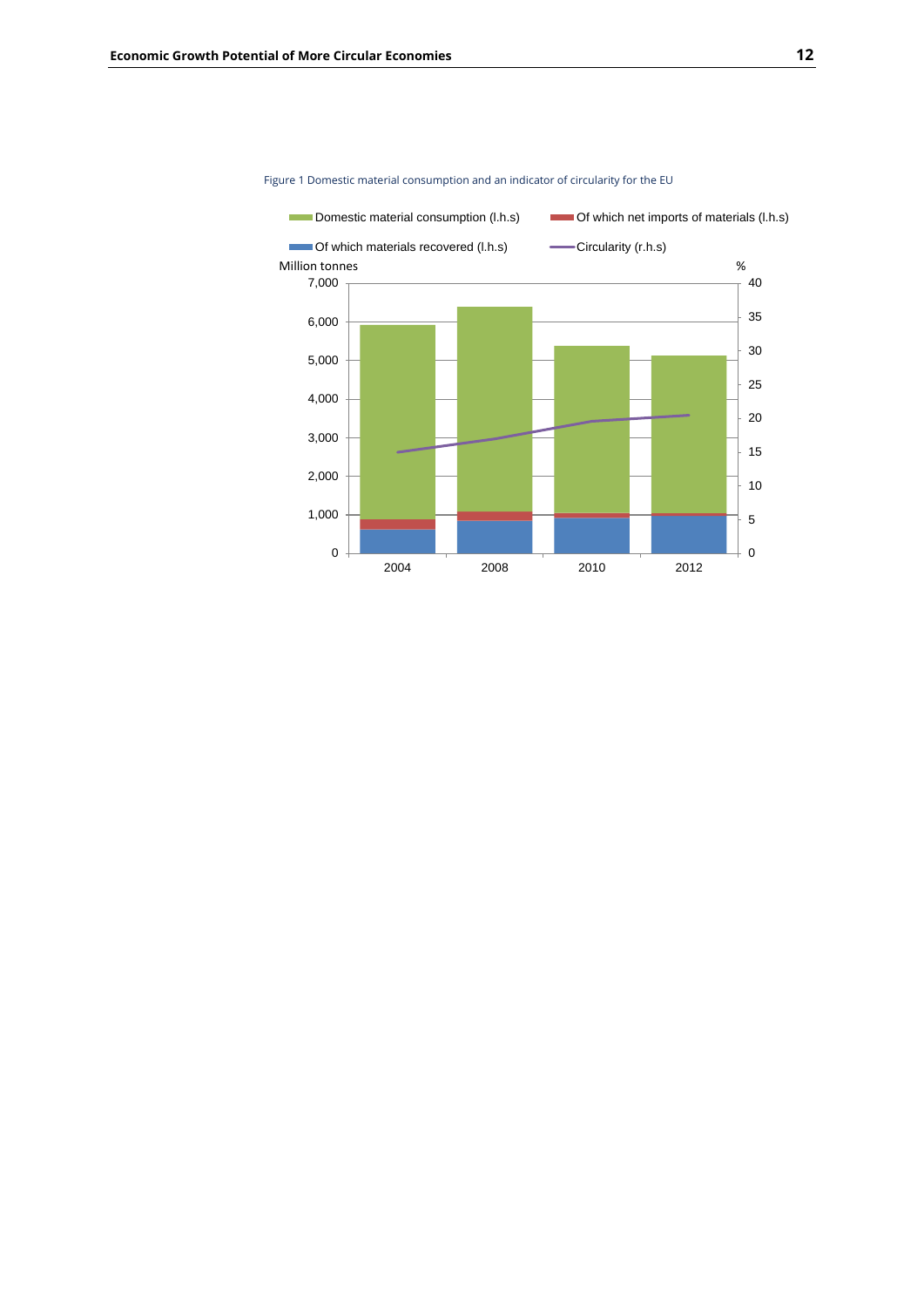### <span id="page-12-0"></span>Economic arguments – job creation

WRAP/GA (2015b) provides a comprehensive discussion of economic issues relating to job creation and unemployment from the perspective of the UK. From economic theory, the natural rate of unemployment or NAIRU ("Non Accelerating Inflation Rate of Unemployment") is the lowest level of unemployment which can be sustained over a long period of time in any economy. Most mainstream economists, while recognising the potential for cyclical unemployment in the short run, would question how long an economy can remain demand deficient and believe that market forces would ultimately drive unemployment to its NAIRU. This would appear to leave little scope for any growing (or shrinking) sector to have any lasting impacts on overall employment and net job creation.

In the short run, if unemployment in any country is above the NAIRU then a growing sector might help speed the adjustment towards it through creating additional jobs, at least for a period of time. However, it would not permanently raise or lower unemployment as market forces would eventually have returned unemployment to its NAIRU level anyway ie its equilibrium level. So if market forces driving the return to the NAIRU are strong, then the short term may not be a very long time – perhaps up to one to two years. By contrast, if these equilibrating mechanisms are weak, then it may take many more years before unemployment returns to the NAIRU. Hence, even short term net job creation may offer significant benefits for a substantial period of time.

However, in the long run, the only way a growing sector can permanently create net or additional jobs is if it can lower the NAIRU itself. There is a wide literature on the determinants of the NAIRU, see Layard et al (1991) for a summary of arguments, with economists emphasising the importance of factors such as collective bargaining, employment regulations, social security and the terms of trade.

The focus in this report is therefore on the extent to which mismatch is a determinant of the NAIRU in European labour markets.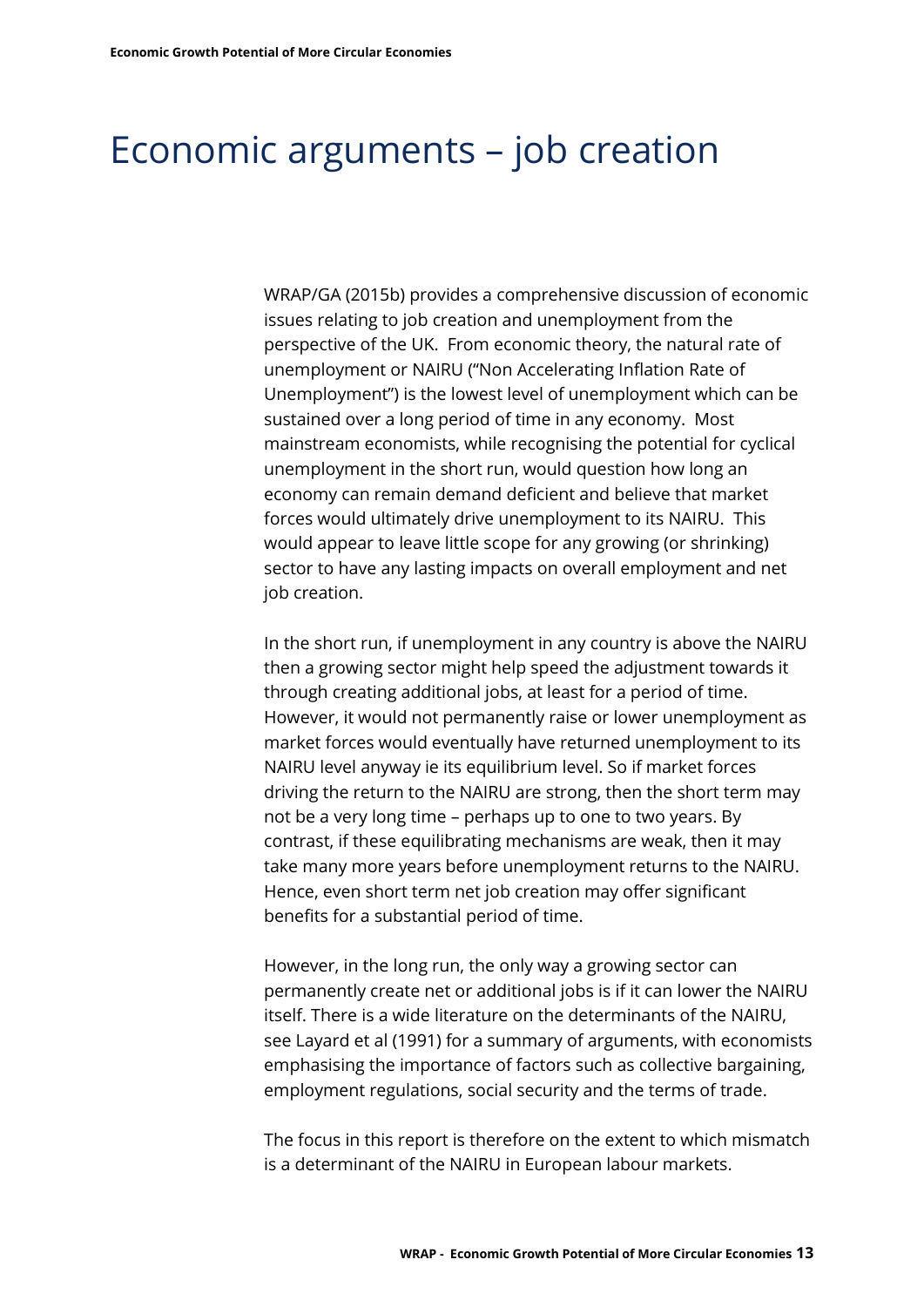Mismatch of jobs relative to available vacancies can arise either because of regional mismatch, where people looking for work don't live in the places where jobs are offered, and/or occupational mismatch, where the skills and employment experience of people looking for work don't match the jobs on offer.

So the key question is the extent to which an expansion in circular economy activity in Europe is able to reduce such mismatches (either regional or occupational) and the NAIRU so that lasting improvements in the functioning of labour markets can be gained.

Recent evidence for Europe shows that skills mismatch is a significant explanatory factor contributing to a worsening in labour market performance, and moreover the explanatory power of skills mismatch has increased since the financial crisis, European Commission (2013). Another important factor appears to be a lack of redeployment opportunities for displaced low-skilled workers, as evidenced by the growing disparity between the skills of the labour force and the skills required by employers at a regional, country and Euro area level where job losses have been strongly concentrated among low skilled workers, Draghi (2014).

Evidence for the UK, cited in WRAP/GA (2015a & 2015b) indicates that labour market mismatch is estimated to account for around 3 percentage points of the unemployment rate, Smith (2012), and a study by Patterson et al (2013) finds that as much as a third of the rise in UK unemployment since the start if the financial crisis could be down to mismatch, Patterson et al (2013).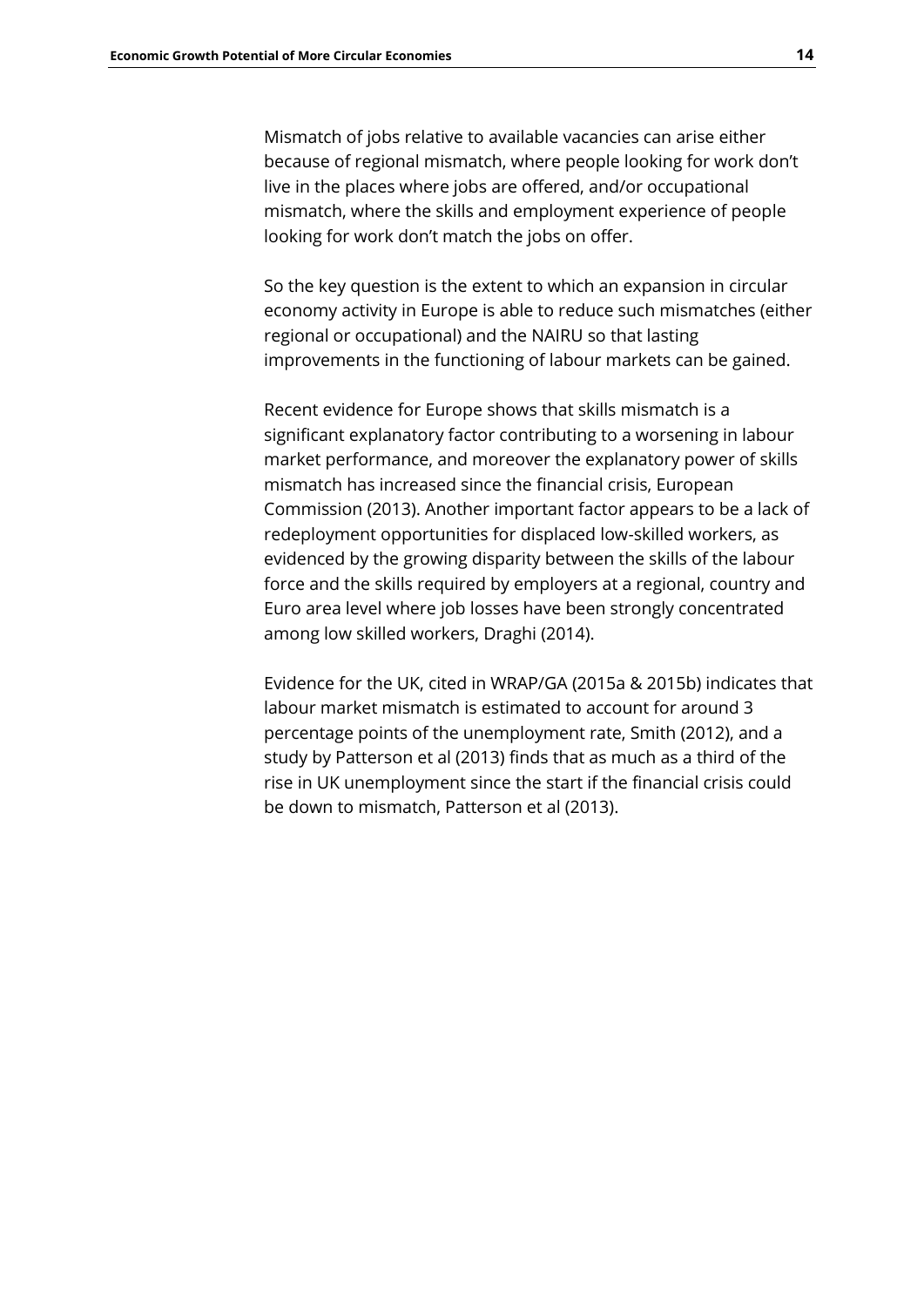# <span id="page-14-0"></span>Developments in European labour markets

Since the financial crisis that began in 2008 there has been a great deal of attention to the impact on employment and unemployment across Europe. Currently, the unemployment rate in Europe is around 10% of the labour force and there are 25 million people out of work (Figure 2). At the same time the experience of unemployment is (and has been) very different across European countries. There are substantial variations in the level of economic activity, and in employment and in unemployment levels across Europe (Table 1). Following the financial crisis that began in 2008 unemployment increased in all countries across Europe, and in most countries it remains substantially higher, Germany is the only country where unemployment today is below its level in 2008.

The highest unemployment rates are in Greece (26%) Spain (24%) and followed by Croatia (17%), Cyprus (16%), and Portugal (14%). Countries with the lowest unemployment rates are Germany (5%), Austria (6%), Malta (6%), the Czech Republic (6%), and the United Kingdom (6%).



**WRAP - Economic Growth Potential of More Circular Economies 15**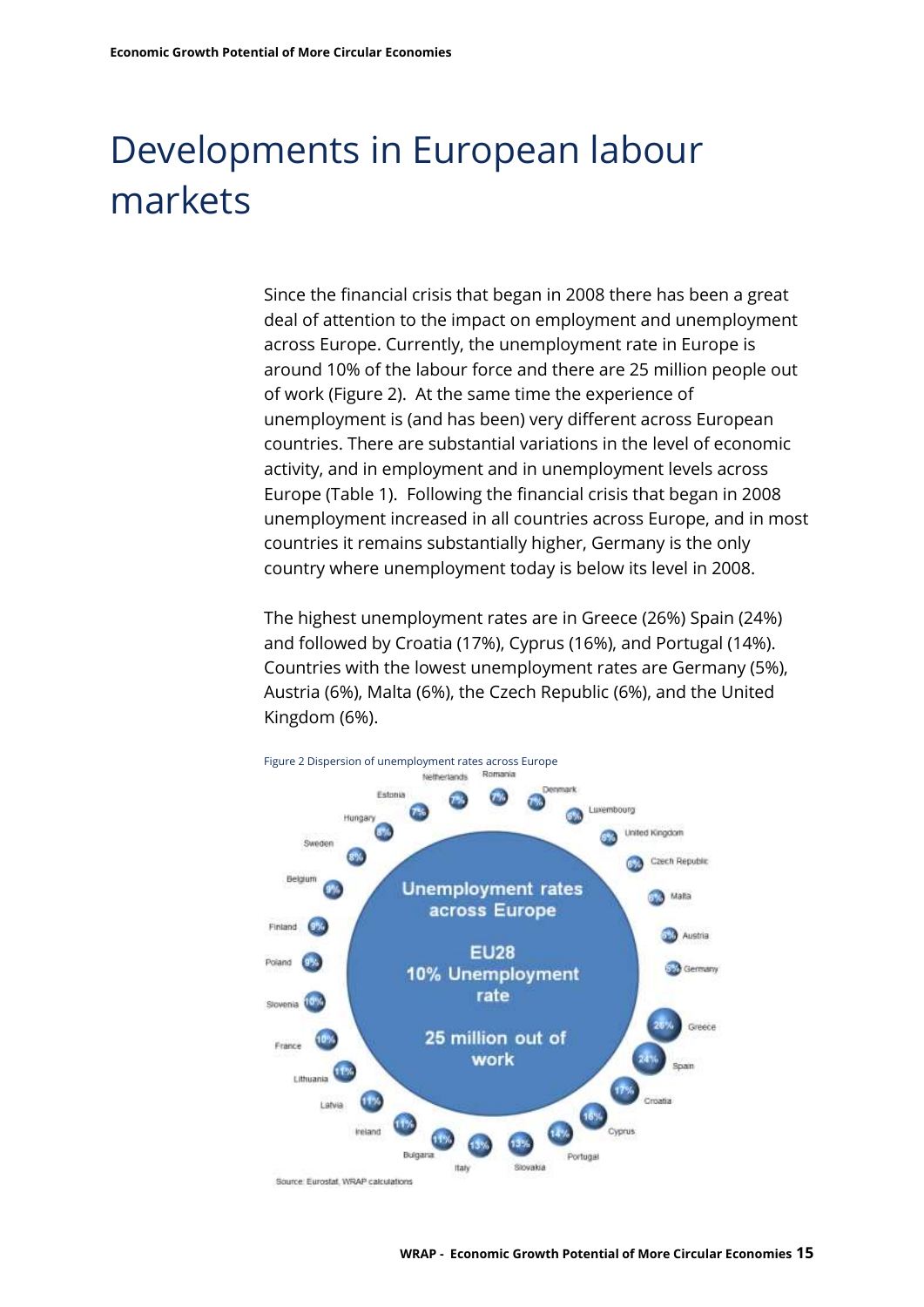| <b>Country</b>    | <b>Economically active</b><br><b>Employment</b> |      | <b>Unemployment</b> |      | <b>Economically</b><br>inactive |     |            |      |
|-------------------|-------------------------------------------------|------|---------------------|------|---------------------------------|-----|------------|------|
|                   | 000s                                            | %    | 000s                | %    | 000s                            | %   | 000s       | %    |
| Austria           | 4,357                                           | 76.8 | 4,113               | 72.5 | 245                             | 6%  | 1,318      | 23.2 |
| Belgium           | 4,967                                           | 68.4 | 4,544               | 62.5 | 423                             | 9%  | 2,299      | 31.6 |
| <b>Bulgaria</b>   | 3,366                                           | 70.2 | 2,981               | 62.2 | 385                             | 11% | 1,430      | 29.8 |
| Croatia           | 1,893                                           | 67   | 1,566               | 55.4 | 327                             | 17% | 933        | 33   |
| Cyprus            | 435                                             | 75.7 | 365                 | 63.5 | 70                              | 16% | 140        | 24.3 |
| Czech<br>Republic | 5,298                                           | 74.8 | 4,974               | 70.2 | 324                             | 6%  | 1,783      | 25.2 |
| Denmark           | 2,906                                           | 80.1 | 2,714               | 74.8 | 192                             | 7%  | 720        | 19.9 |
| Estonia           | 675                                             | 78.3 | 625                 | 72.5 | 50                              | 7%  | 187        | 21.7 |
| Finland           | 2,680                                           | 77.2 | 2,447               | 70.5 | 232                             | 9%  | 792        | 22.8 |
| France            | 28,784                                          | 72.4 | 25,769              | 64.8 | 3,015                           | 10% | 10,954     | 27.6 |
| Germany           | 41,969                                          | 79.6 | 39,879              | 75.6 | 2,090                           | 5%  | 10,769     | 20.4 |
| Greece            | 4,809                                           | 68.3 | 3,536               | 50.2 | 1,273                           | 26% | 2,231      | 31.7 |
| Hungary           | 4,444                                           | 67.5 | 4,101               | 62.2 | 343                             | 8%  | 2,144      | 32.5 |
| Ireland           | 2,157                                           | 71.7 | 1,914               | 63.6 | 243                             | 11% | 850        | 28.3 |
| Italy             | 25,515                                          | 65.2 | 22,279              | 56.9 | 3,236                           | 13% | 13,646     | 34.8 |
| Latvia            | 992                                             | 76.6 | 885                 | 68.3 | 108                             | 11% | 303        | 23.4 |
| Lithuania         | 1,477                                           | 75.3 | 1,319               | 67.3 | 158                             | 11% | 484        | 24.7 |
| Luxembourg        | 261                                             | 71.7 | 246                 | 67.4 | 16                              | 6%  | 103        | 28.3 |
| Malta             | 192                                             | 67.5 | 181                 | 63.7 | 11                              | 6%  | 93         | 32.5 |
| Netherlands       | 8,978                                           | 81.8 | 8,318               | 75.8 | 660                             | 7%  | 2,003      | 18.2 |
| Poland            | 17,428                                          | 68.9 | 15,862              | 62.7 | 1,567                           | 9%  | 7,850      | 31.1 |
| Portugal          | 5,226                                           | 76.9 | 4,500               | 66.2 | 726                             | 14% | 1,569      | 23.1 |
| Romania           | 9,242                                           | 68.3 | 8,614               | 63.7 | 629                             | 7%  | 4,285      | 31.7 |
| Slovakia          | 2,722                                           | 70.6 | 2,363               | 61.3 | 359                             | 13% | 1,131      | 29.4 |
| Slovenia          | 1,015                                           | 72.6 | 917                 | 65.6 | 98                              | 10% | 382        | 27.4 |
| Spain             | 22,955                                          | 74.6 | 17,344              | 56.4 | 5,611                           | 24% | 7,795      | 25.4 |
| Sweden            | 5,183                                           | 84.4 | 4,772               | 77.7 | 411                             | 8%  | 958        | 15.6 |
| United<br>Kingdom | 32,637                                          | 79.5 | 30,642              | 74.6 | 1,996                           | 6%  | 8,436      | 20.5 |
| <b>EU28</b>       | 242,562                                         | 73.9 | 217,768             | 66.4 | 24,794                          |     | 10% 85,587 | 26.1 |

Table 1 Dispersion of labour market activity employment and unemployment by European nation, 2014

Source: Eurostat Labour Force Survey, WRAP calculations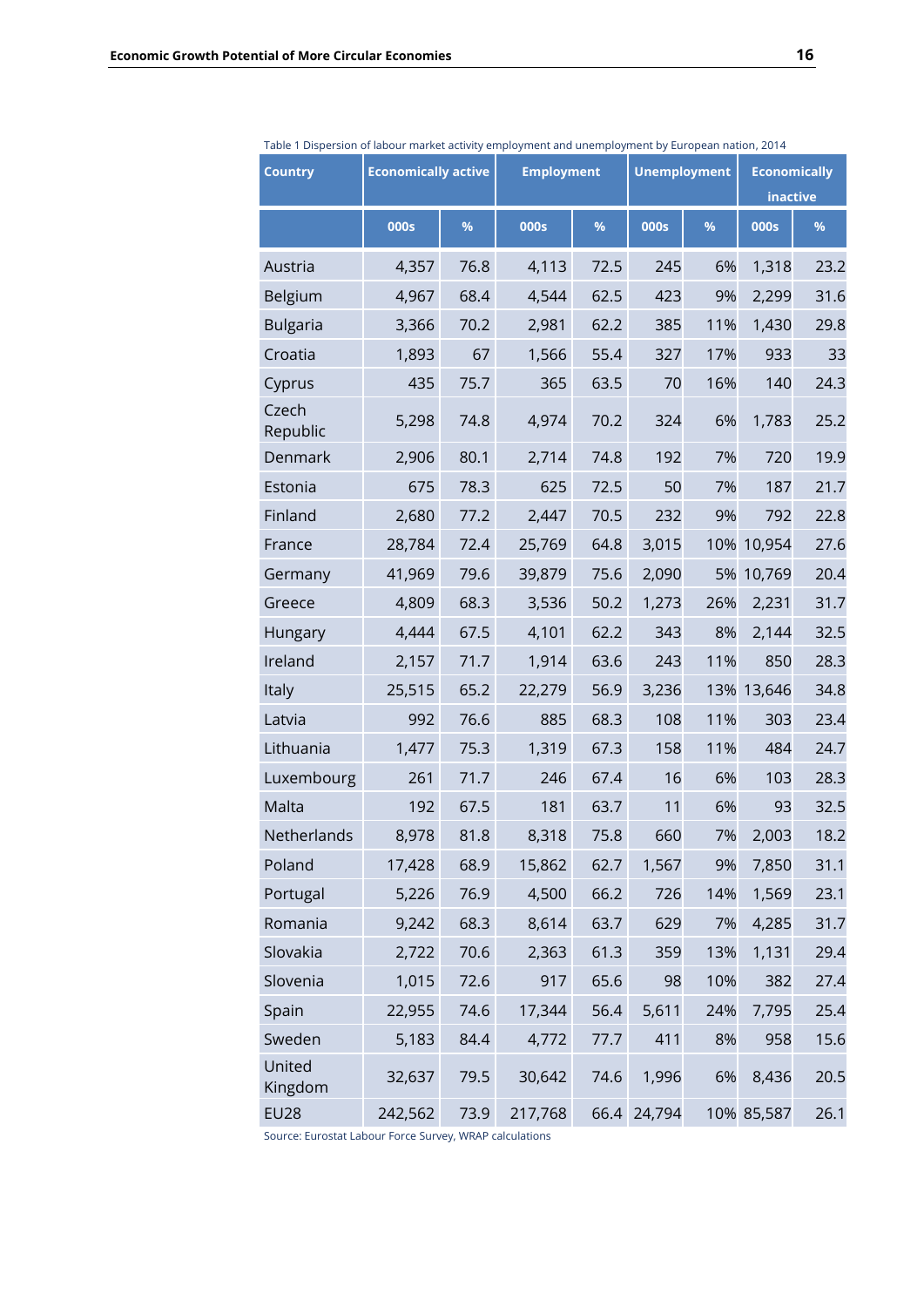The probability of being unemployed is also very different across occupational and skill types. Table 2 summarises evidence developed in this analysis from across European labour markets on unemployment by previous occupation across Europe. It shows that the higher skill groups (managers & senior officials and professional occupations) are more likely to have low unemployment rates: these groups have the lowest unemployment rates at around 1.2% and 3.8% on average for the EU28. However, the analysis here also illustrates that even within specific occupational groups there's substantial variation across countries, for example the unemployment rate of managers & senior officials in Estonia is 4% and in Iceland for professional occupations the unemployment rate is around 11%.

For skilled jobs associate professional & technical and admin & secretarial grades have unemployment rates around 5% but for skilled trades and craftsmen the unemployment rate is almost double this at 9.7%. And again there is substantial variation across European economies.

The highest unemployment rates are in the semi-skilled and unskilled occupational categories where unemployment rates are 17.2% (range 4% to 30%) for sales & customer services & personal services, and around 11% (range 1.5% to 28%) for elementary occupations.

|                |                                          | <b>Unemployment</b> |              |                  | <b>Range</b>     |
|----------------|------------------------------------------|---------------------|--------------|------------------|------------------|
|                |                                          | 000s                | Rate<br>$\%$ | Min rate<br>$\%$ | Max rate<br>$\%$ |
| <b>Highly</b>  | Managers & senior<br>officials           | 299                 | 1.2          | 0.4              | 4.0              |
| <b>Skilled</b> | Professional<br>occupations              | 941                 | 3.8          | 1.5              | 11.0             |
|                | Associate<br>professional &<br>technical | 1,176               | 4.8          | 1.6              | 10.1             |
| <b>Skilled</b> | Admin & secretarial                      | 1,194               | 4.9          | 1.5              | 10.3             |
|                | Skilled trades                           | 2,392               | 9.7          | 1.7              | 19.6             |

Table 2 The level and dispersion unemployment by previous occupation across Europe, 2014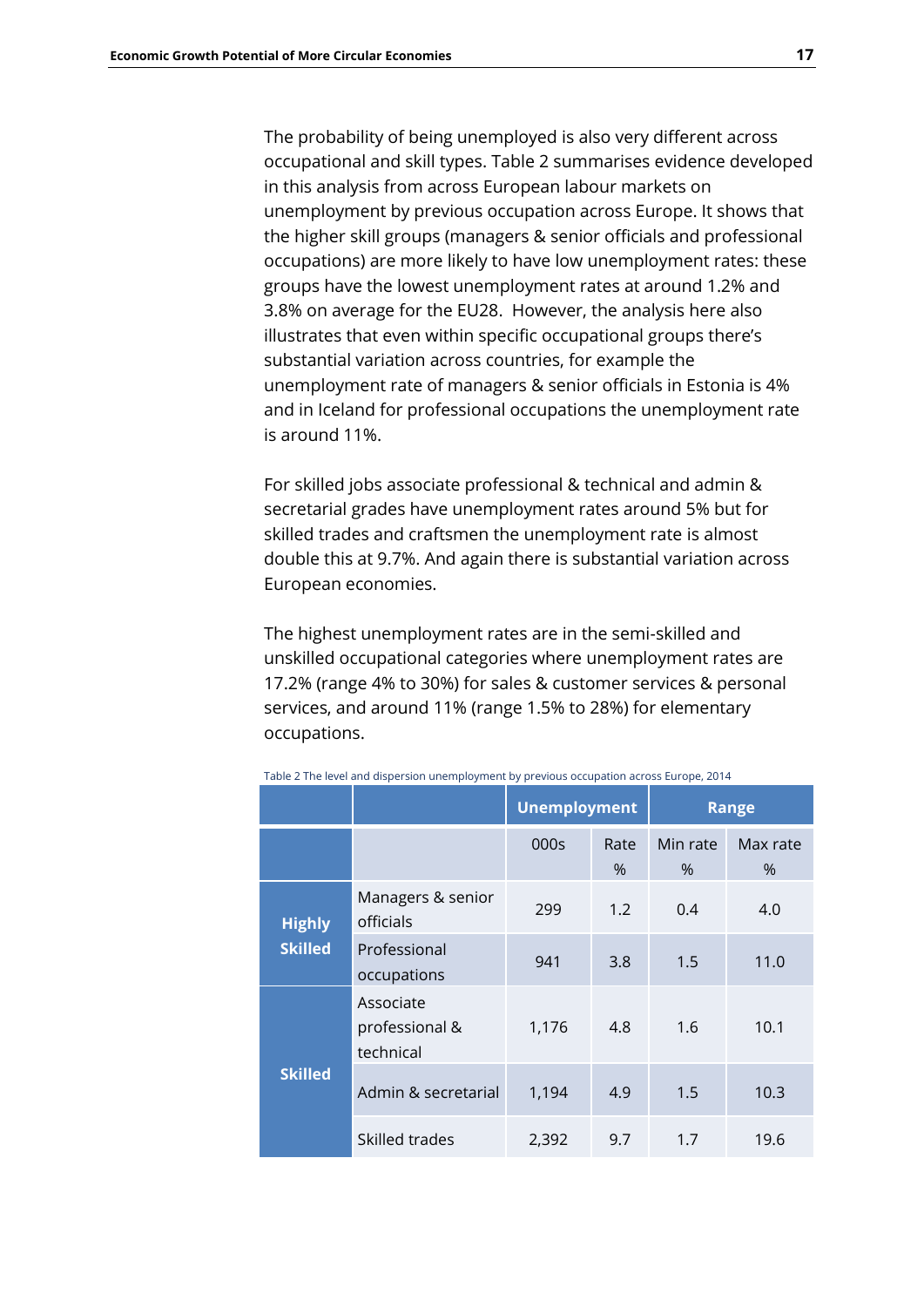| Semi-            | Sales & customer<br>services & personal<br>services | 4,219 | 17.2 | 3.9 | 29.9 |
|------------------|-----------------------------------------------------|-------|------|-----|------|
| <b>Skilled</b>   | Process, plant &<br>machine operatives              | 1,066 | 4.3  | 0.7 | 11.3 |
| <b>Unskilled</b> | Elementary<br>occupations                           | 2,656 | 10.8 | 1.5 | 28.4 |

A key trend observed in many European labour markets is a decline in the employment share in jobs that are mid-range in terms of their occupation and skills. Table 3 summarises evidence on the change in employment shares by occupation between 2000 and 2014 for European countries. Over this period the employment share for managers & senior officials increased by 4.5% points with an increase observed in 27 out of 30 countries.

Between 2000 and 2014 the employment share for associated professionals & technical jobs increased by 1.5% points although for 13 out of the 30 countries in this analysis it declined over this period. For admin & secretarial jobs and for skilled trades the employment shares declined by 2.1% points and 6.6% points with all but two countries experiencing a decline in the employment share of skilled trades. Plant & machinery operators saw a decline in their employment share in 22 countries and for elementary occupations the employment share increased by 0.5% on average with an increase in 10 out of the 30 countries.

|                                                   | <b>Highly</b><br>skilled       | <b>Skilled</b>                        |                     | Semi-skilled   |                                        | <b>Unskilled</b>                                |                        |
|---------------------------------------------------|--------------------------------|---------------------------------------|---------------------|----------------|----------------------------------------|-------------------------------------------------|------------------------|
|                                                   | Managers & senior<br>officials | Associate professional &<br>technical | Admin & secretarial | Skilled trades | Sales, customer &<br>personal services | assemblers<br>Plant & machine<br>చ<br>operators | Elementary occupations |
| <b>Employment share (%)</b>                       | 25                             | 16                                    | 10                  | 16             | 17                                     | $\overline{7}$                                  | 9                      |
| <b>Change in employment</b><br>share (% points)   | 4.5                            | 1.5                                   | $-2.1$              | $-6.6$         | $\overline{4}$                         | $-1.8$                                          | 0.5                    |
| <b>Number of countries</b><br>with an increase in | 27                             | 17                                    | 8                   | 2              | 29                                     | 8                                               | 10                     |

Table 3 Summary of employment by occupation and changes in employment share by occupation in Europe, 2000 – 2014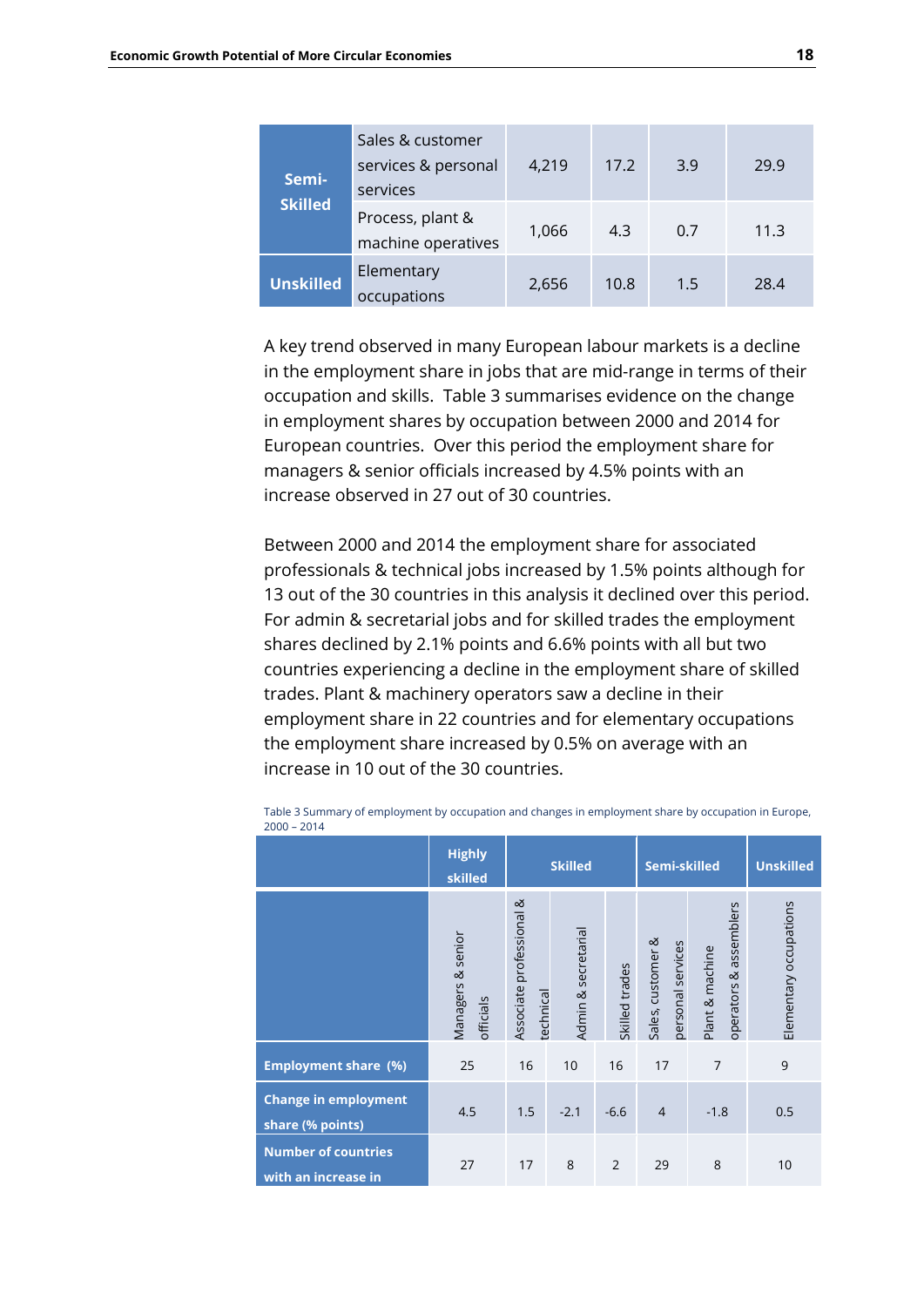| employment share                          |   |    |    |    |            |    |    |
|-------------------------------------------|---|----|----|----|------------|----|----|
| Number of countries<br>with a decrease in | 3 | 13 | 22 | 28 | $\sqrt{1}$ | 22 | 20 |
| employment share                          |   |    |    |    |            |    |    |

Source: Eurostat, WRAP calculations (figures exclude armed forces)

To sum up, the key points emerging from the discussion in this section are;

- a substantial degree of spare capacity exists in Europe's labour markets as evidenced by the levels of unemployment and inactivity,
- unemployment across Europe is distributed unevenly across (and within) countries,
- low to mid skill occupations are more likely to experience higher unemployment compared to high skilled occupations, and
- a comparison of trends across European countries is suggestive of a polarisation in the structure of employment, with an increase in the share of employment in jobs at the top end and the bottom end of the labour market, and with a decline in jobs in the middle segment of labour market.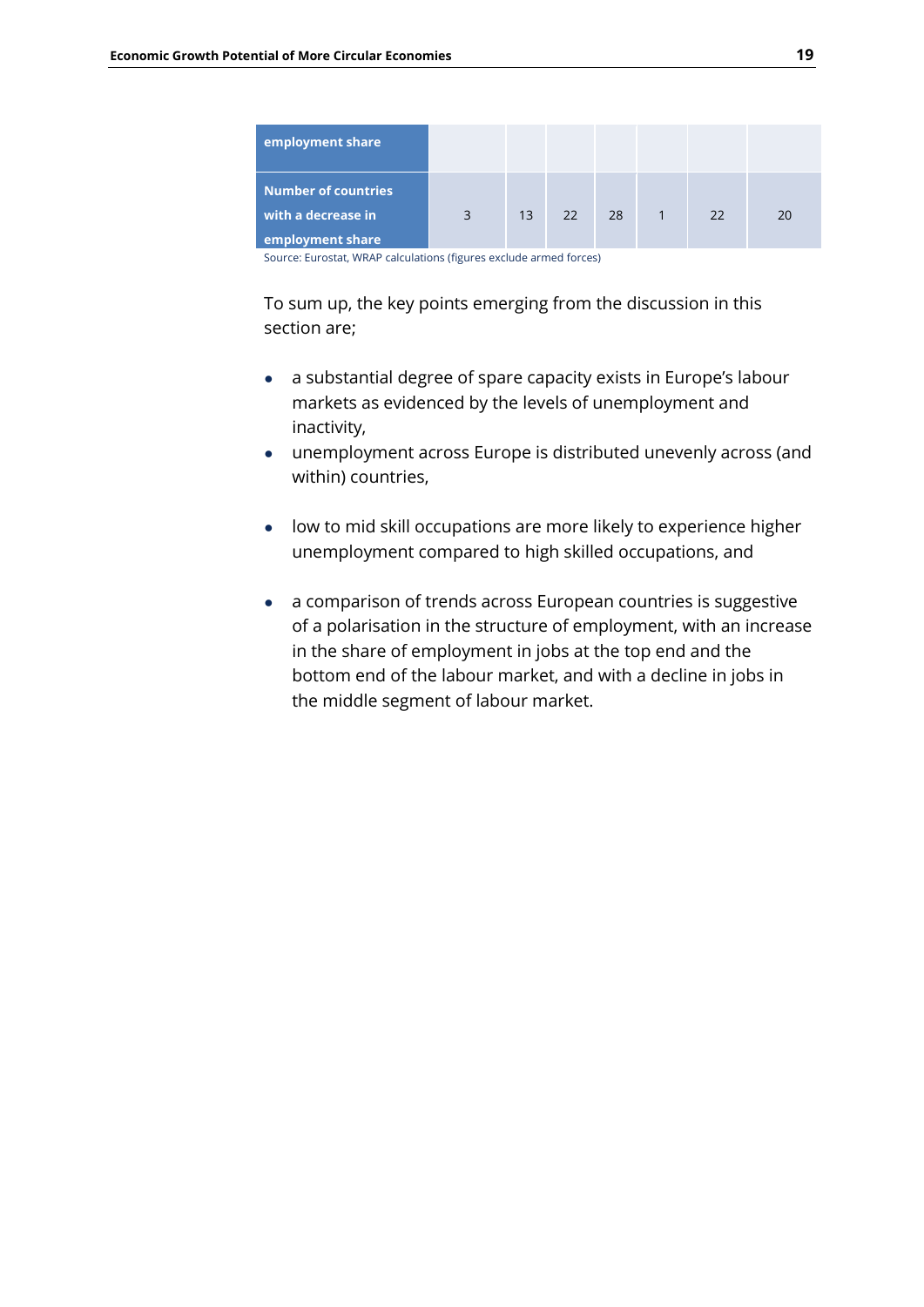# <span id="page-19-0"></span>Mapping jobs in circular economy activities in Europe

To get an idea of the current size of the circular economy across Europe a proxy indicator of employment is constructed using official employment data from Eurostat disaggregated to the level of detailed business activities (NACE Rev. 2). The mapping is based on WRAP/GA (2015a) and is outlined in Table 4 which also describes the circular economy activities that are in scope for this report In terms of the mapping for this employment indicator, re-use employment is proxied by employment in the retail of second hand goods sector, employment in repair activities by employment in the repair of machinery and equipment sectors and the repair of electronic and household products sector, closed & open loop recycling activity is proxied by employment in the wholesale of waste and scrap sectors and the waste and recycling sector, and for circular economy activity relating to servitisation jobs are proxied by employment in the rental & leasing sectors.

While this approach clearly has its limitations, for example it is not really possible to separately identify remanufacturing or servitisation with any precision, it is an approach which uses the best available information and is useful in that, given a lack of any alternatives, it is an attempt to quantify the current level of employment in circular economy activities. It also serves as an indicator to establish broad trends and track progress in employment in businesses currently operating in sectors with a high propensity towards circular economy activities, namely the repair, reuse, remanufacturing, recycling and rental & leasing sectors.

Table 4 Mapping employment in circular economy activities to official data

| <b>Circular economy activity</b>                                  | <b>Sector proxies in</b><br>official data |
|-------------------------------------------------------------------|-------------------------------------------|
| Closed and open loop recycling - processes that create new        | Wholesale of waste                        |
| products from waste without changing the inherent properties of   | & scrap                                   |
| the material. For example recovering PET from bottles for use in  | Waste & recycling                         |
| other PET applications. Open loop recycling - also referred to as |                                           |
| downcycling, is where recovered materials are used to create      |                                           |
| products with lower value, for example use of glass containers an |                                           |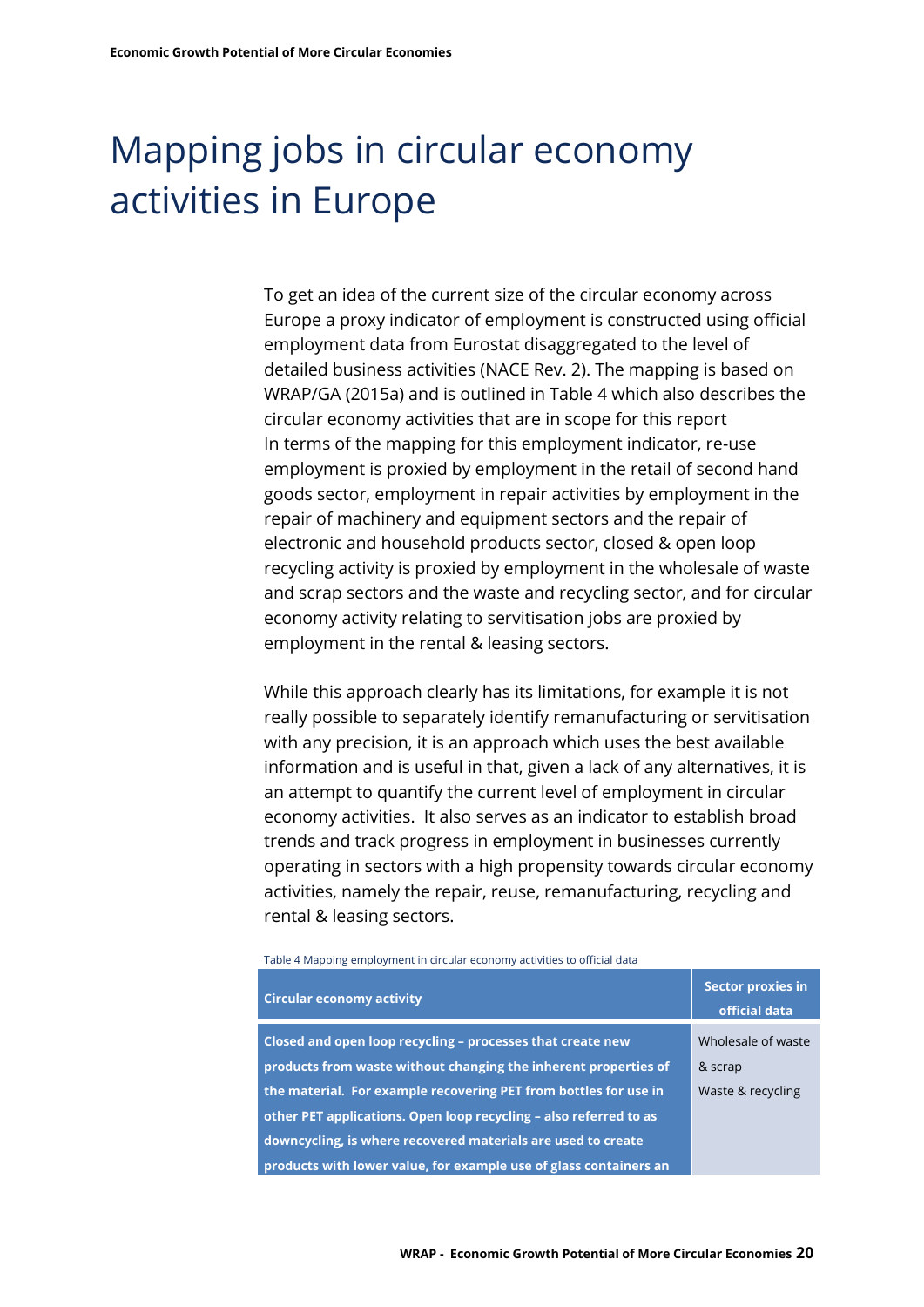| aggregate                                                                 |                    |
|---------------------------------------------------------------------------|--------------------|
| Repair/remanufacturing - where products need repair or                    | Repair of          |
| reconditioning before going back into use remanufacturing                 | machinery &        |
| preserves most value.                                                     | equipment          |
|                                                                           | Repair of          |
|                                                                           | electronics &      |
|                                                                           | household goods    |
| - examples included are electrical & electronic goods and<br><b>Reuse</b> | In-store retail of |
| textiles. These products are worth more than the raw materials            | second hand goods  |
| they are made up from. A re-used iPhone retains around 48 per             |                    |
| cent of its original value compared to just 0.24 per cent of its          |                    |
| original value as recyclate.                                              |                    |
| Servitisation - examples are systems and business models that             | Renting & leasing  |
| make more effective use of assets including include leasing of            | activities         |
| products and provision of products as services thereby deferring          |                    |
| consumption of new assets. Many examples are B2B (business to             |                    |
| business) such as Xerox and Ricoh leasing photocopiers and                |                    |
| printers, Interface's carpet business or Philips 'pay per Lux' but        |                    |
| there are B2C (business to consumer) and C2C (customer to                 |                    |
| customer) examples such as Airbnb or Streetcar.                           |                    |

Source: WRAP/GA (2015a)

The results of applying this approach to each of the European Member states (and aggregated to Europe) are summarised in Figure 3 which reports proxy indicators of employment levels (in aggregate) in each of the broad areas of employment in circular economy activities aggregated for the EU28 countries (Table A1 in the annex to this report shows the figures in more detail for each of the countries and circular economy activities). In total, European employment in repair, waste and recycling and rental & leasing activities is estimated to be around 3.4 million across Europe, with 1.2 million of these jobs located in the repair of machinery & equipment sectors. Of the remainder 0.4 million jobs are in repair of computers, personal and other household goods, 0.7 million jobs are in waste collection, treatment & disposal activities, 0.3 million are employed in recovery of sorted materials and wholesale of waste and scrap, 0.1 million jobs are located in in-store retail of second hand goods and 0.6 million people are employed in rental & leasing activities.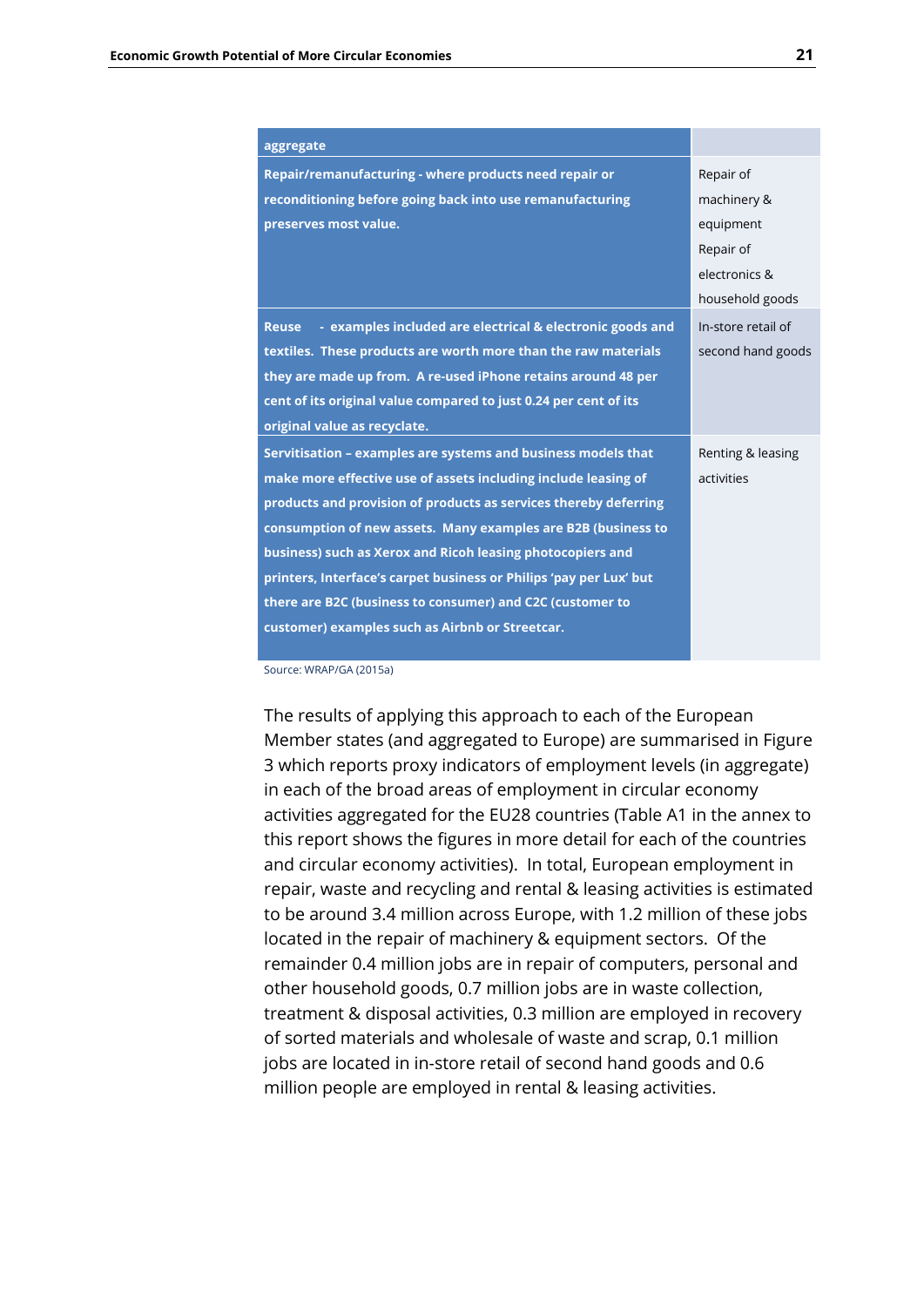

In terms of the dispersion of employment in circular economy activities relative to overall employment Figure 4 demonstrates that jobs in circular economy activities across countries are distributed broadly in line with the distribution of overall employment by country. This finding is indicative of the potential for a growing circular economy in Europe to create opportunities for employment across all countries, in particular in countries (and sub-regions) where regional mismatch has contributed to persistently high levels of unemployment.

To get an idea of the potential that exists in each country Figure 5 shows an indicator of 'circular economy' specialism (constructed here as the share of jobs in circular economy activity by country relative to Europe wide jobs in circular economy activity as a proportion of each countries total employment share relative to total European employment). Note that this measure is likely to depend on the point in the economic cycle. On this measure a unit score means that a country is no more or less likely than the average to have an economic structure specialised towards circular economy activities. A score greater than one means the country has a greater than average propensity towards circular economy activity.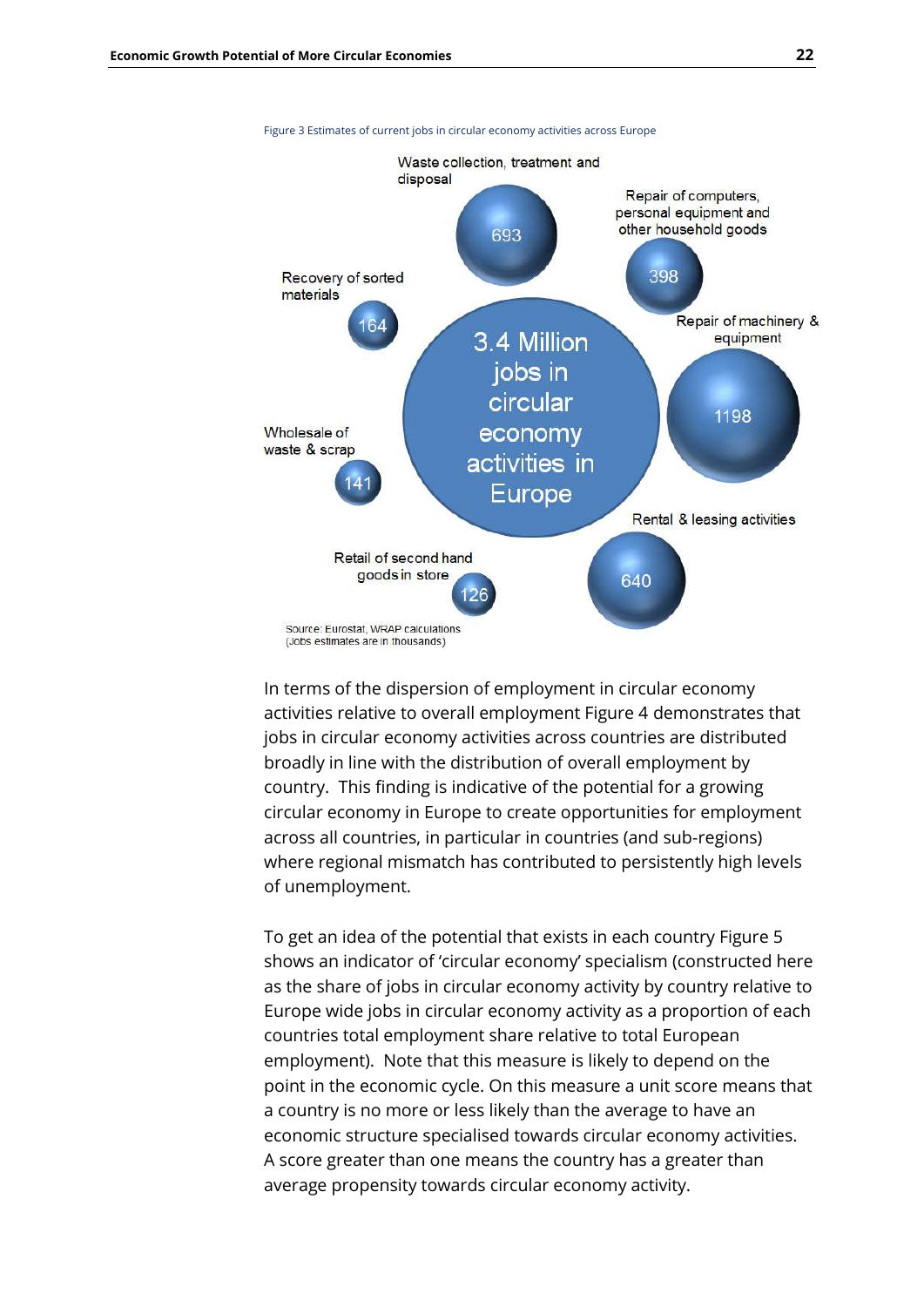

Figure 4 Distribution of jobs in circular economy activities and total jobs by country

**Netherlands** 

Romania

0%

5%

10%

% CE jobs by coubtry relative to EU28 CE jobs

% CE jobs by coubtry relative to EU28 CE jobs

15%

20%



Poland

0% 5% 10% 15% 20%

Source: Eurostat, WRAP calculations

It is also useful to look at the proportion of employment in circular economy activities by country relative to a measure of the size of the economy, such as the size of the population. Figure 6 reports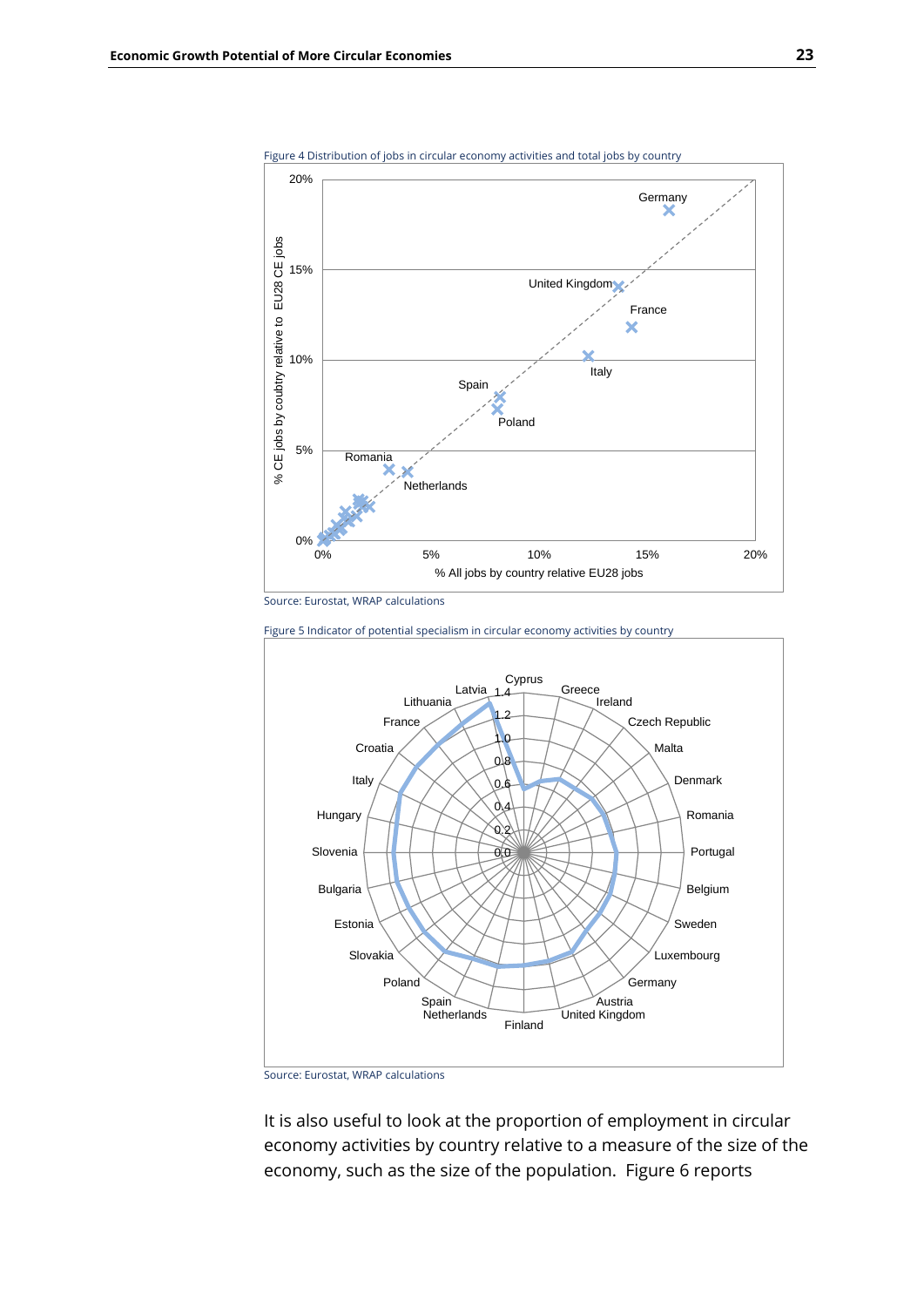estimates of the proportion of employment in circular economy activities per 10,000 population by country. On this measure many of the smaller Eastern countries have relatively high proportions (but comparatively low absolute levels of employment) of their populations employed in circular economy activities as measured by the mapping exercise described above.



Breaking these estimates down further by broad circular economy activity (Figure 7) shows the relative importance by country of employment in the waste & recycling, repair and rental & leasing sectors.

For waste collection, treatment and disposal activities Bulgaria, Croatia, Czech Republic, Italy & Romania have the highest proportions of employment. Austria, Estonia, Finland, Slovakia, Sweden, Czech Republic, France, Hungary, Lithuania and Spain have the highest proportions of employment in repair activities (repair of machinery & equipment and repair of computers, personal and other household goods). In store retail of second hand goods is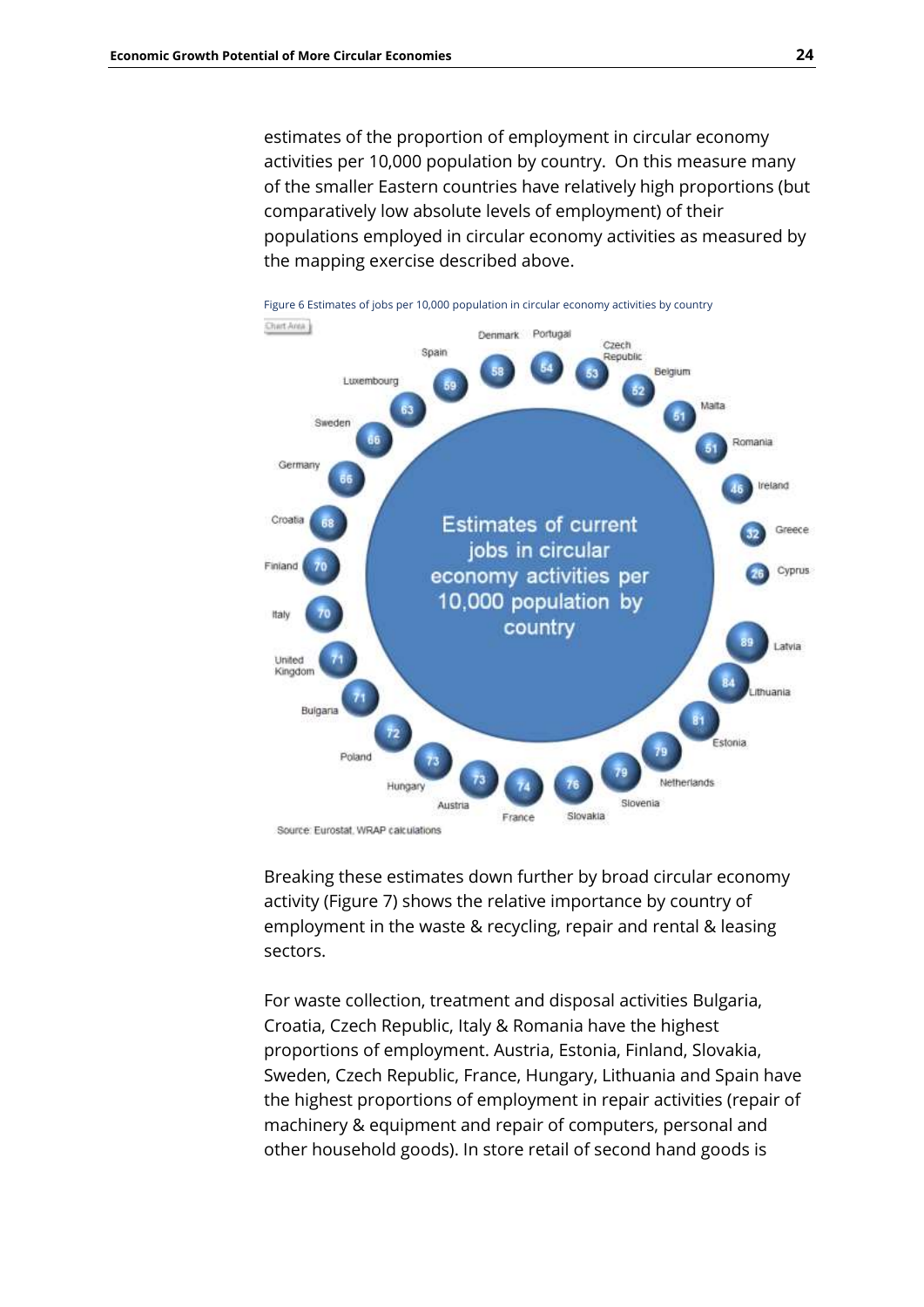proportionately the highest in Estonia, Hungary, Latvia, Lithuania and the United Kingdom.

For recovery of sorted materials France, Lithuania, Luxembourg, Romania & Slovenia have comparatively higher proportions of their populations employed while for wholesale of waste and scrap the top 5 countries are Bulgaria, Latvia, Lithuania, Poland and Spain. Countries for which rental and leasing activities have the highest proportion per 10,000 population are Ireland, Luxembourg, Malta, the Netherlands and the United Kingdom.

Figure 7 Estimates of jobs by broad circular economy activity per 10,000 population by country



Source: Eurostat, WRAP calculations

In summary, the key points arising from the mapping of current employment patterns in circular economy activities are as follows;

- employment in these circular economy activities is distributed across Europe and broadly in line with the distribution of total employment
- the circular economy activities in scope for this analysis would appear to offer the potential to create jobs across Europe by reducing regional mismatches in unemployment
- there are currently an estimated 3.4 million people employed in the repair, waste & recycling and rental & leasing sectors across Europe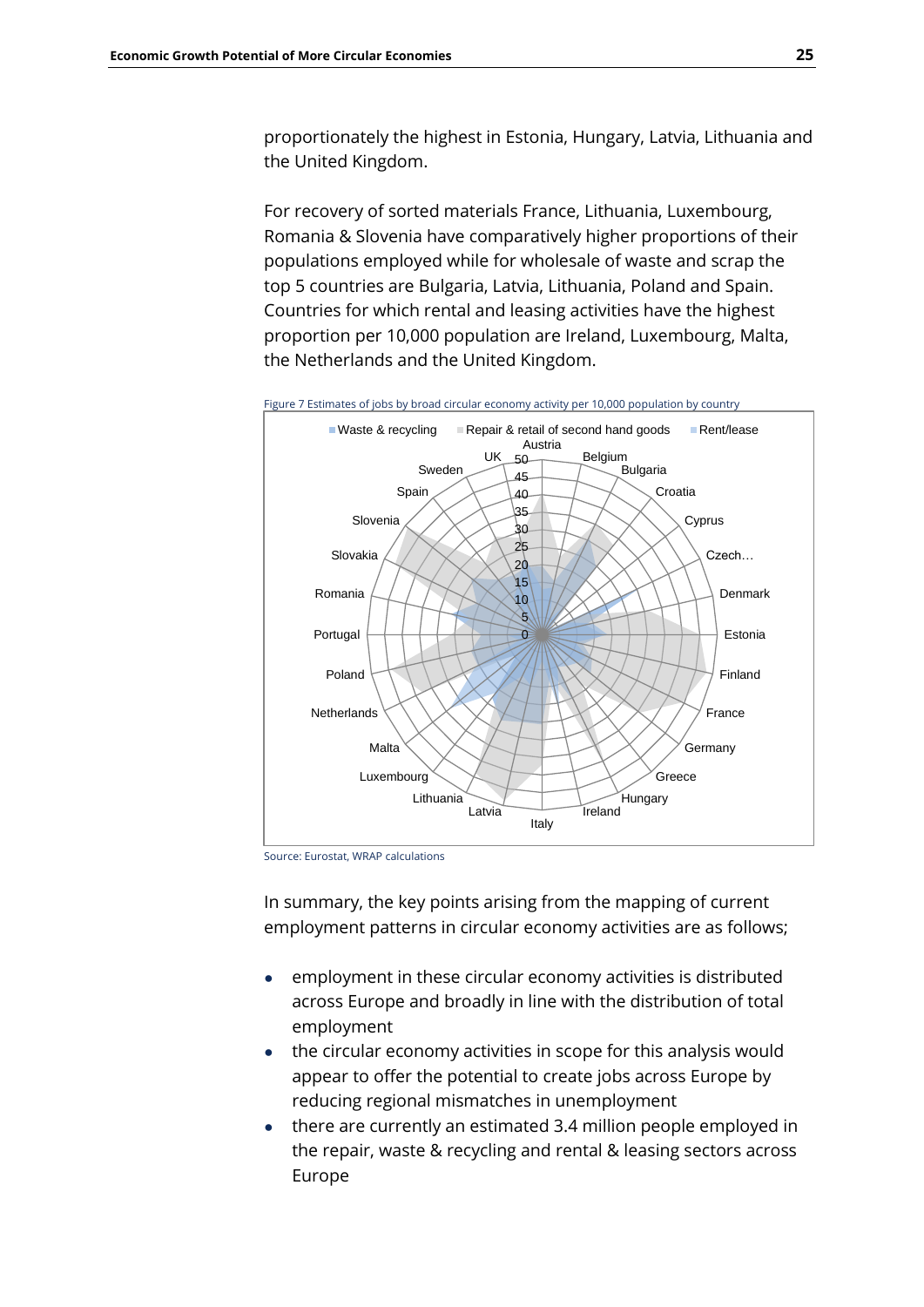● measures of the propensity to specialise in 'circular economy' activities and patterns in the geographical distribution of broad circular economy activities illustrates a reasonable potential for all countries in Europe to benefit from an expansion in circular economy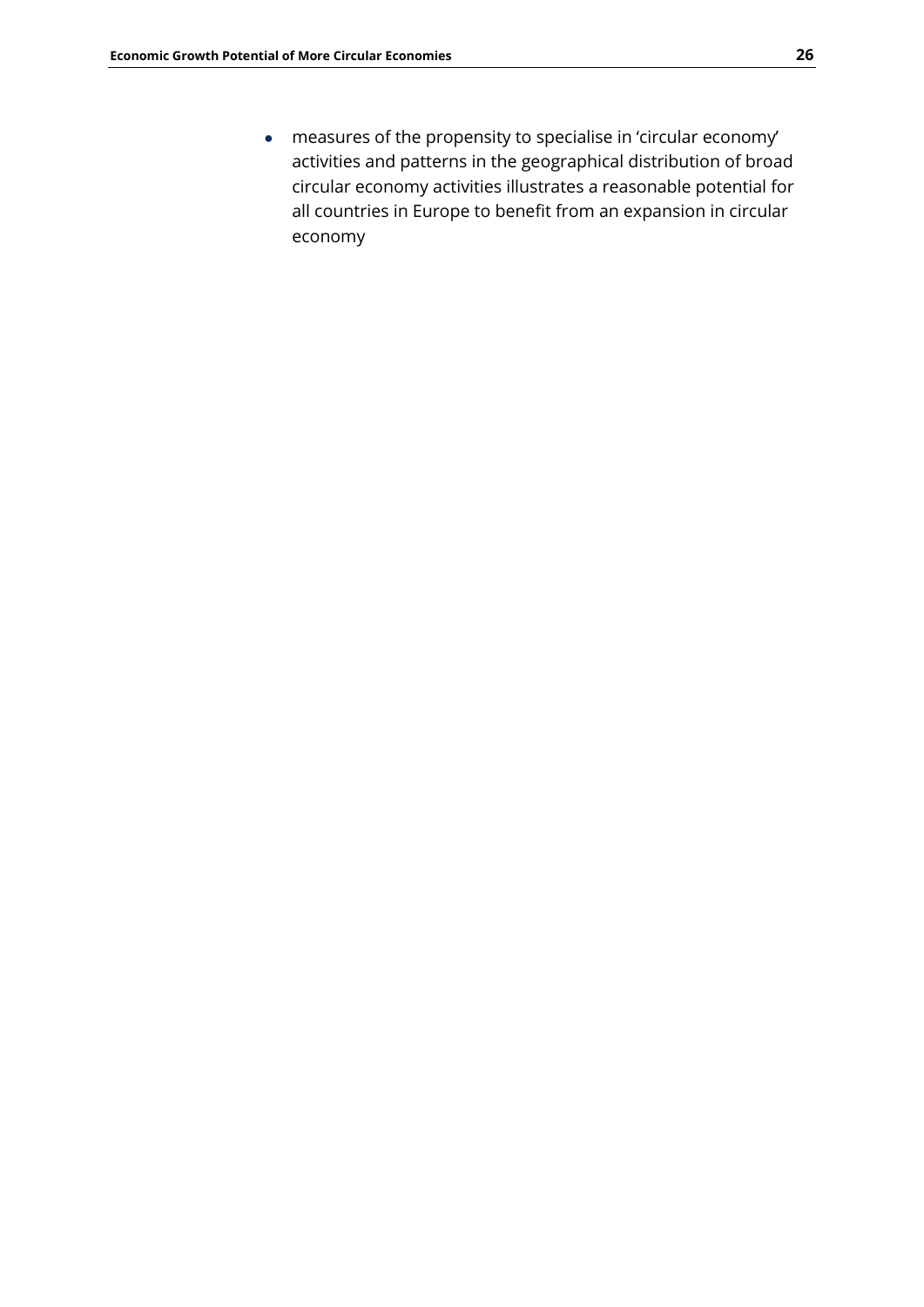### <span id="page-26-0"></span>Scenarios for Europe

WRAP/GA (2015a) discusses the potential for an expansion in circular economy to offer jobs that are distributed across regions and occupations. Key conclusions drawn from the analysis are that;

- A growing circular economy can offer geographically dispersed employment a range of occupations.
- Reuse and open loop recycling activities are likely to be the least geographically concentrated, requiring activity at a local and regional level across countries with remanufacturing activity likely to be relatively more concentrated and located near existing OEM manufacturing facilities.
- For both open/closed loop recycling and reuse activities there's a strong potential to offer some lower skilled jobs with remanufacturing and recycling activities requiring a greater proportion of mid-level skilled jobs.

This report adapots the three indicative scenarios for Great Britain in WRAP/GA (2015a) for each of the European Member States. For the scenarios in this analysis European countries are first divided into three groups based on IEEP et al (2011) in order to recognise the cross country heterogeneity in terms of their economic structures, waste management systems and differences in the rate of current progress in resource efficiency and recycling across countries (Table 5).

|               | rapic 5 country grouping for the parpose or quantitying the secritatio analysis                |                                                                                                                    |                                                                                                                                       |  |  |  |
|---------------|------------------------------------------------------------------------------------------------|--------------------------------------------------------------------------------------------------------------------|---------------------------------------------------------------------------------------------------------------------------------------|--|--|--|
| <b>Group</b>  | <b>Member states</b>                                                                           | <b>Economic characteristics</b>                                                                                    | <b>Waste characteristics</b>                                                                                                          |  |  |  |
| <b>Yellow</b> | Bulgaria, Croatia*,<br>Estonia, Hungary,<br>Latvia, Lithuania,<br>Poland, Romania,<br>Slovakia | Predominantly very fast<br>evolving, currently with low<br>GDP per capita (up until<br>the recent economic crisis) | Characterised by a<br>negative decoupling of<br>waste, with<br>predominantly a poorly<br>established waste<br>treatment and recycling |  |  |  |
|               |                                                                                                |                                                                                                                    | capacity                                                                                                                              |  |  |  |

|  |  | Table 5 Country grouping for the purpose of quantifying the scenario analysis |
|--|--|-------------------------------------------------------------------------------|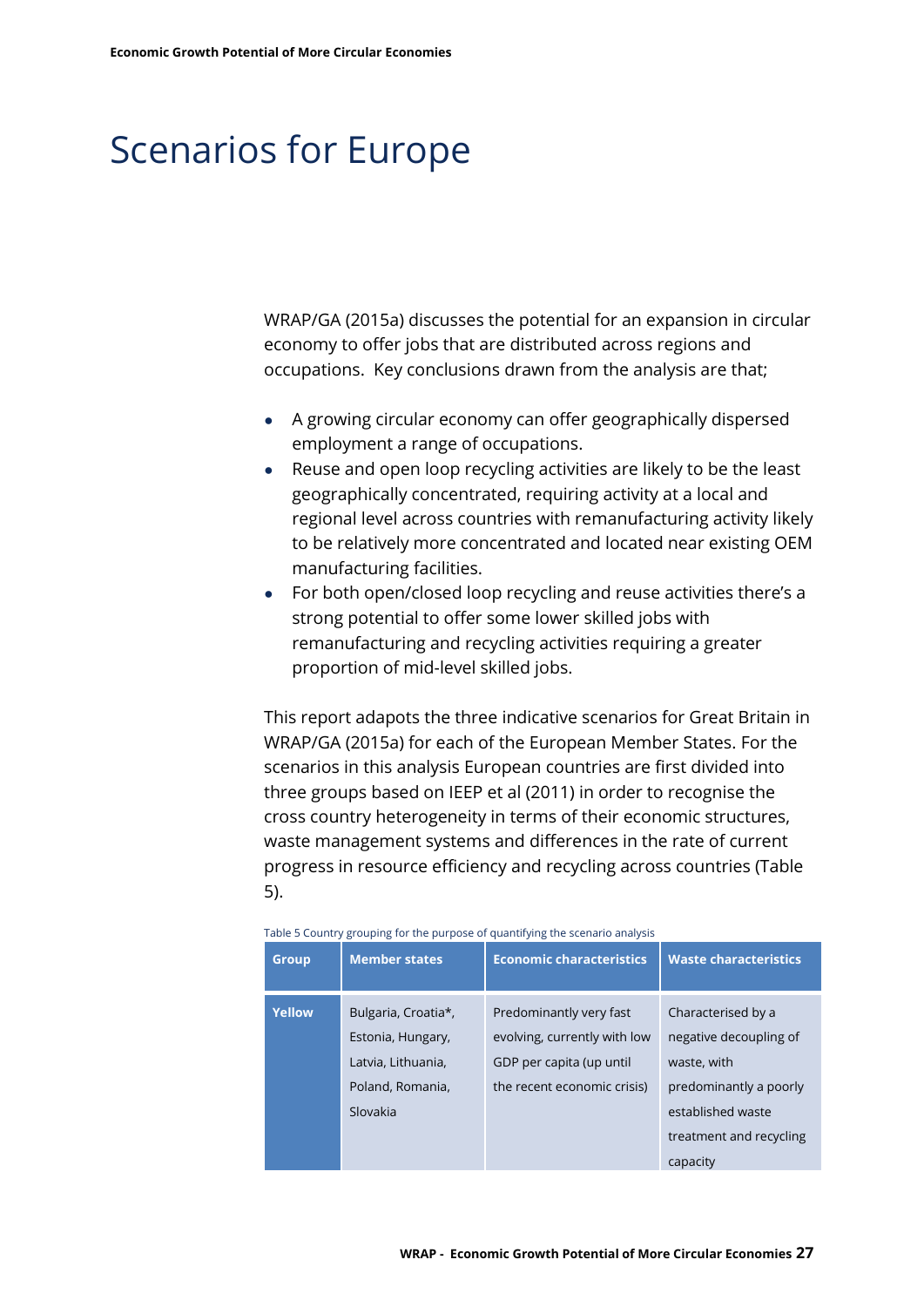| <b>Turquois</b> | Cyprus, Czech       | Moderate GDP per capita     | Characterised by an         |
|-----------------|---------------------|-----------------------------|-----------------------------|
| e               | Republic, Greece,   | and fast to very fast       | emerging waste              |
|                 | Malta, Portugal,    | growing economies (up       | treatment and recycling     |
|                 | Slovenia            | until the recent economic   | capacity which is still not |
|                 |                     | crisis)                     | fully developed             |
| <b>Lavender</b> | Austria, Belgium,   | High GDP per capita,        | Evolving towards            |
|                 | Denmark, Finland,   | predominantly moderate      | decoupling for municipal    |
|                 | France, Germany,    | growth (up until the recent | waste, and usually with a   |
|                 | Ireland, Italy,     | financial crisis)           | developed waste             |
|                 | Luxembourg,         |                             | treatment and some          |
|                 | Netherlands, Spain, |                             | recycling heritage          |
|                 | Sweden, UK          |                             |                             |

Source: IEEP et al (2011), \*for this analysis Croatia is allocated to the 'Yellow' category

The scenario baseline estimates of employment in the circular economy are taken from the mapping discussed above. In terms of gross job creation the analysis allows for some possible job offsets in other sectors of the economy in the modelling of the scenarios, however it is important to note that the impacts here are assumed to be direct labour market impacts and so do not include indirect or induced impacts.

To demonstrate the potential for an expansion in circular economy to offer net job creation through reducing regional mismatch in unemployment the analysis assumes that the probability of job displacement (where new vacancies are filled by people moving from existing posts) is proportional to the degree of spare capacity in the labour market. So for example in areas where there is relatively limited spare capacity the probability of job displacement is likely to approach one quite rapidly. The key assumptions on parameters in the scenarios developed here are summarised in Table 6.

Table 6 Key parameters in the three circular economy scenarios to 2030

| <b>Scenario parameters</b>               | <b>Scenario 1</b>     | <b>Scenario 2</b>      | <b>Scenario 3</b> |
|------------------------------------------|-----------------------|------------------------|-------------------|
| % change from baseline                   | No new<br>initiatives | Current<br>development | Transformation    |
| Recycling rate* (all waste streams) - EU | 9                     | 21                     | 34                |
| <b>Yellow</b>                            | 10                    | 20                     | 32                |
| <b>Turquoise</b>                         | 12                    | 33                     | 47                |
| <b>Lavender</b>                          | 9                     | 26                     | 37                |
| <b>Remanufacturing rate - EU</b>         | No progress           | Moderate               | Substantial       |
| <b>Yellow</b>                            | 0%                    | 0%                     | 50%               |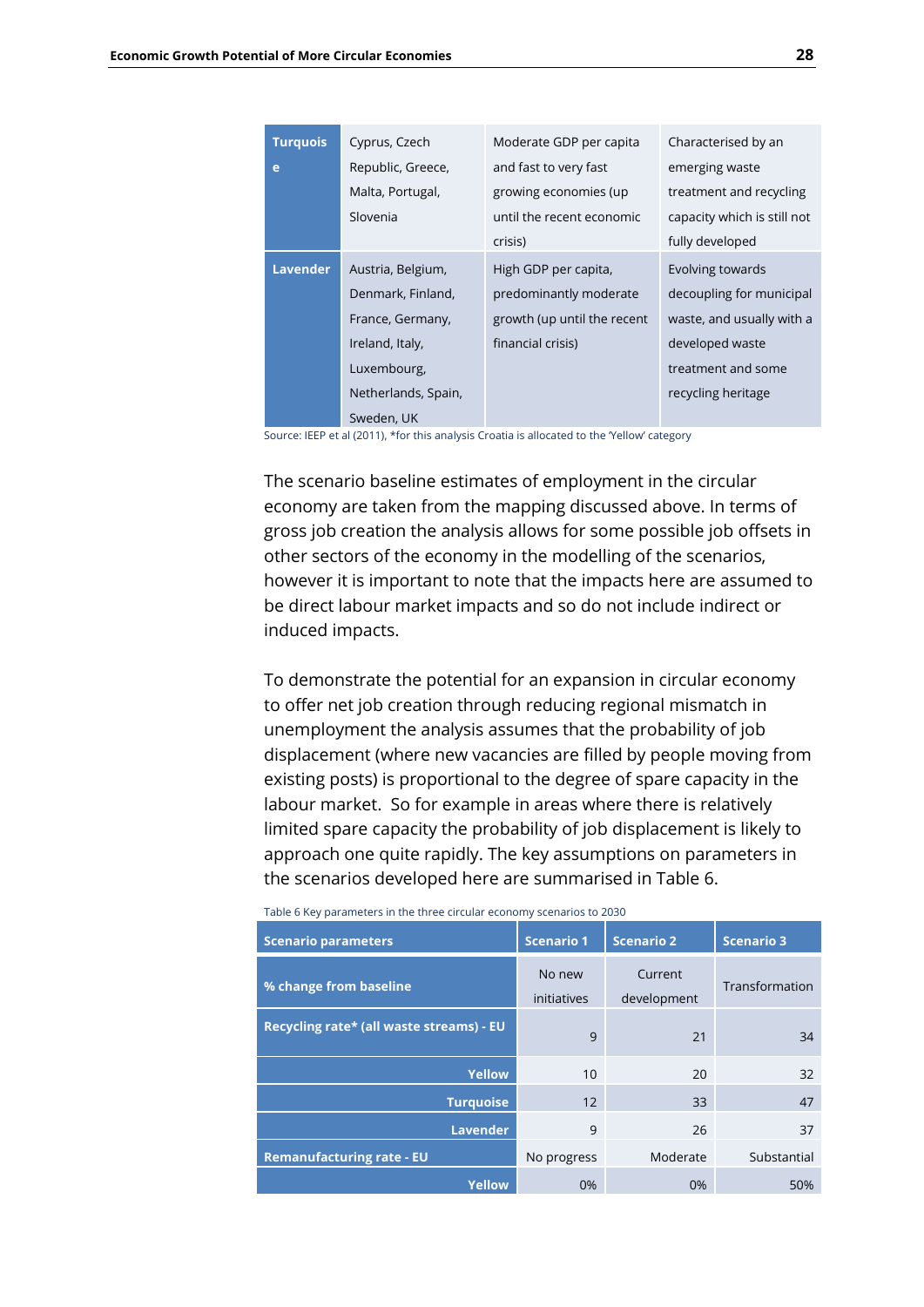| <b>Turquoise</b>          | 0%      | 15%      | 50%         |
|---------------------------|---------|----------|-------------|
| <b>Lavender</b>           | 0%      | 20%      | 50%         |
| <b>Repair/reuse - EU</b>  | Modest  | Moderate | Moderate    |
| <b>Yellow</b>             | 5%      | 10%      | 10%         |
| <b>Turquoise</b>          | 2%      | 10%      | 10%         |
| <b>Lavender</b>           | 10%     | 15%      | 15%         |
| <b>Servitisation - EU</b> | Limited | Moderate | Substantial |
| <b>Yellow</b>             | 5%      | 10%      | 100%        |
| <b>Turquoise</b>          | 5%      | 20%      | 100%        |
| <b>Lavender</b>           | 5%      | 30%      | 100%        |

The first scenario assumes that there are no new initiatives undertaken but that there is some further advancement in circular economy activities, which are mostly located in the recycling sector (on average, the recycling rate increases by 9 percentage points) and the repair & reuse sectors with limited development in adoption of servitisation approaches. It suggests an increase by 2030 in employment of around 250,000 jobs (gross) in circular economy activities in Europe and a reduction in unemployment of around 64,000 (Table 7).

The second scenario considered envisages a continuation of current trends in the development of the circular economy, in which further advances are made in recycling (on average, the recycling rate increases by 21 percentage points) and there is moderate progress in remanufacturing, repair & reuse and servitisation. The estimates in this scenario indicate that by 2030 there is a potential to create over 1.2 million jobs (gross) and reduce unemployment by about 250,000 (Table 7).

In the third scenario it is assumed that there is a much more extensive development of circular economy activity with recycling increasing to high levels (on average , the recycling rate increases by 34 percentage points) with still moderate progress in repair and reuse but with substantial advancement in remanufacturing and servitisation activity. The indicative results in this scenario suggest that there could by 2030 potentially be around 3 million jobs (gross) created by 2030 and a reduction in unemployment across Europe by around 520,000 (Table 7).

Figure 8 shows the geographical distribution of gross jobs in the second scenario, and Table A2 provides further details on a country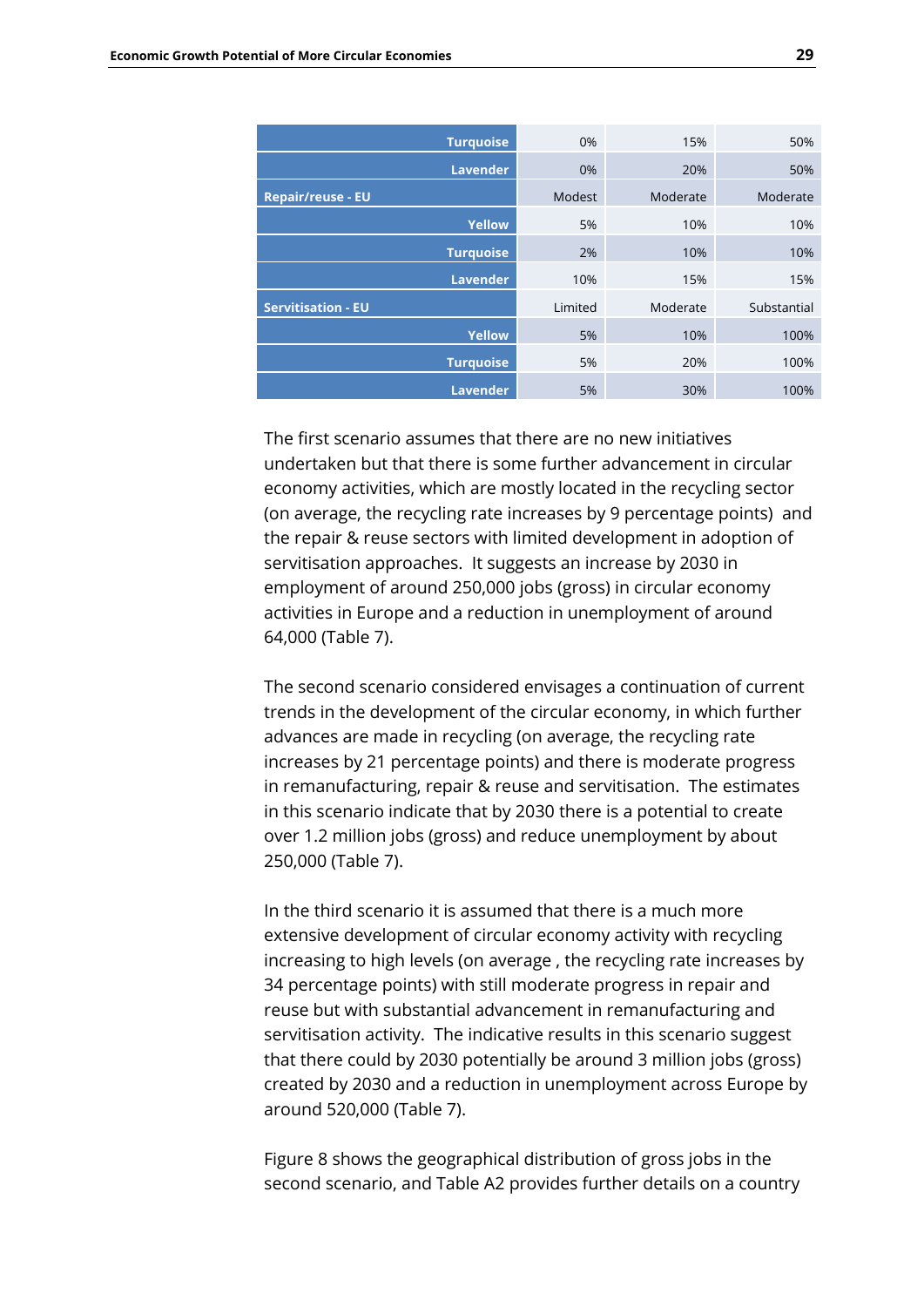by country basis for all three of the scenarios modelled in this analysis. Inevitably there are considerable uncertainties around such estimates; in particular future advancements in technology could substantially change this picture. As a cross check on the plausibility of the magnitude of job creation potential in the three scenarios for Europe quantified in this analysis it is useful to compare with estimates from other studies.

EMF (2015) summarises selected literature on the macroeconomic impacts of the circular economy, including the impact on jobs (gross). For the Netherlands one study reports job creation of 54,000 jobs, in another for Sweden 100,000 jobs are estimated to come from an expansion of circular economy, and for the EU-28 as a whole another study reports that 2 million jobs could follow from resource productivity improvements across Europe.

The results from these studies compare well with the estimates in this analysis which finds 30,000 to 70,000 jobs from an expansion in circular economy jobs in Sweden, with 36,000 to 74,000 jobs in the Netherlands and 1.2 to 3 million jobs across the EU28 countries by 2030.

|                                                | <b>Scenario 1</b>     | <b>Scenario 2</b>      | <b>Scenario 3</b> |
|------------------------------------------------|-----------------------|------------------------|-------------------|
|                                                | No new<br>initiatives | Current<br>development | Transformation    |
| Gross jobs growth*                             | 250,000               | 1,200,000              | 3,000,000         |
| Net job creation*                              | 64,000                | 250,000                | 520,000           |
| <b>Fall in unemployment</b><br>rate (% points) | 0.02                  | 0.09                   | 0.31              |

Table 7 Potential labour market impacts from expanding circular economy activity to 2030 across Europe

\*Figures are rounded to the nearest thousand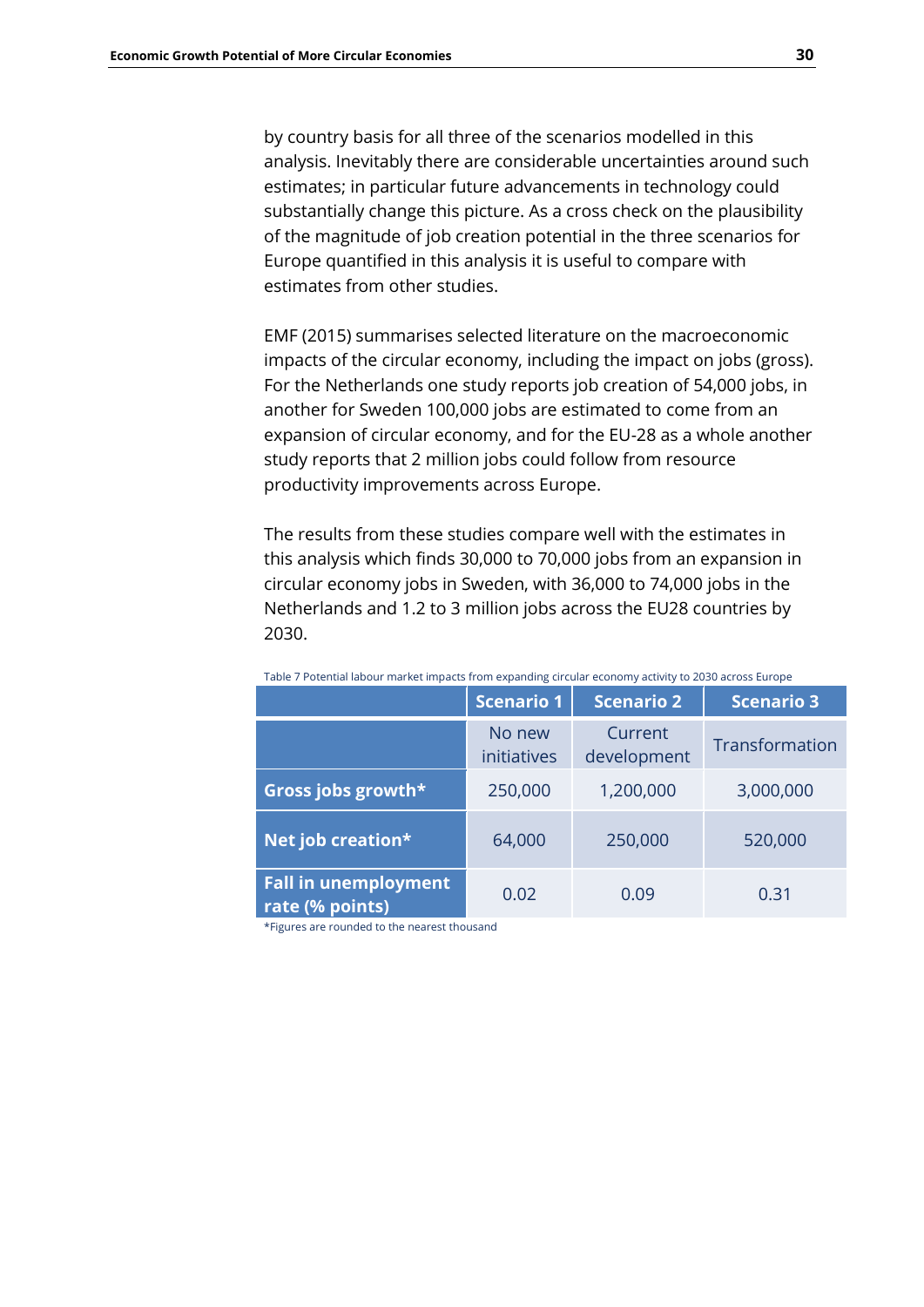

Figure 8 Potential jobs created from an expansion in circular economy activity to 2030 across Europe

(gross jobs estimates by country are in thousands)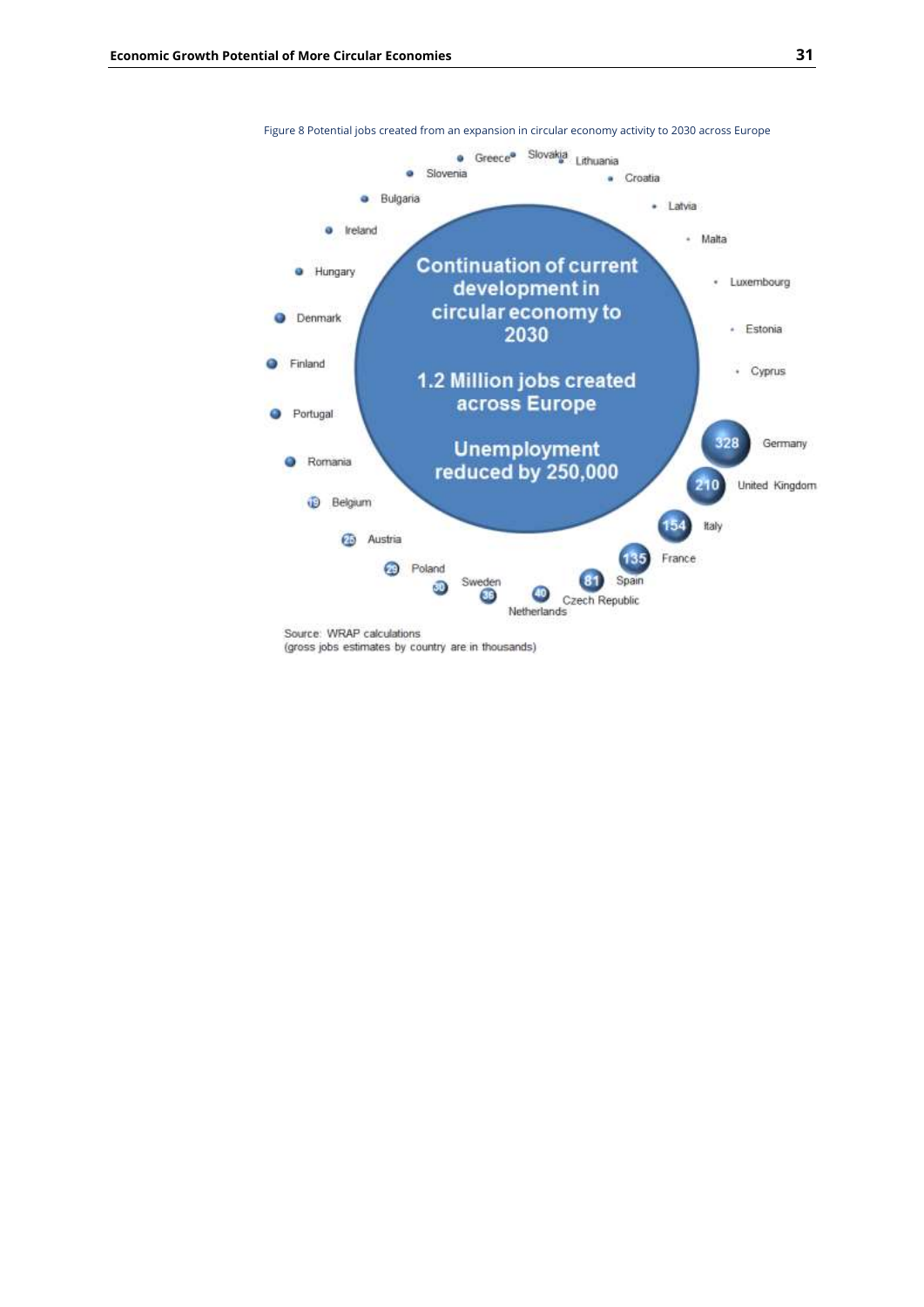# <span id="page-31-0"></span>Indicators to support growth in circular economy

As emphasised in the preceding discussion, a more circular economy can require the use of more labour and fewer resources. Use of labour productivity indicators in isolation from other indicators would therefore potentially not reflect the overall economic benefits of a transition to a more circular economy. Other measures are therefore required to reveal and recognise these benefits. The following section of the report discusses issues relating to possible indicators of resource and/or materials productivity.

Jackson (2009) highlights the significant dilemmas of economic growth and the historic emphasis on labour productivity as a means of increasing the output of economies for a given input of labour. Businesses and countries around the world measure their health by measuring the amount of Gross Value Added (GVA) per unit of labour. However, the more efficiently labour is used, "the fewer people are needed to produce the same goods from one year to the next. As long as the economy expands fast enough to offset labour productivity there isn't a problem. But if the economy doesn't grow, there is a downward pressure on employment. People lose their jobs. With less money in the economy, output falls, public spending is curtailed and the ability to service public debt is diminished."

There is also a lost opportunity through focussing on labour productivity. Hepburn (2012) identifies that while step changes in efficiency can be achieved through technology, productivity gains can be quicker with low mechanisation levels because people are able to learn, adapt and improve in way in which mechanised processes cannot. As identified in this report, a more circular economy has the potential to create economic growth through using more labour and fewer materials.

Baptist and Hepburn (2013) identify that many models of economic growth exclude materials, energy and other intermediate inputs. While energy productivity is measured by many businesses and countries (e.g. US Department of Energy 2013), its role in growth has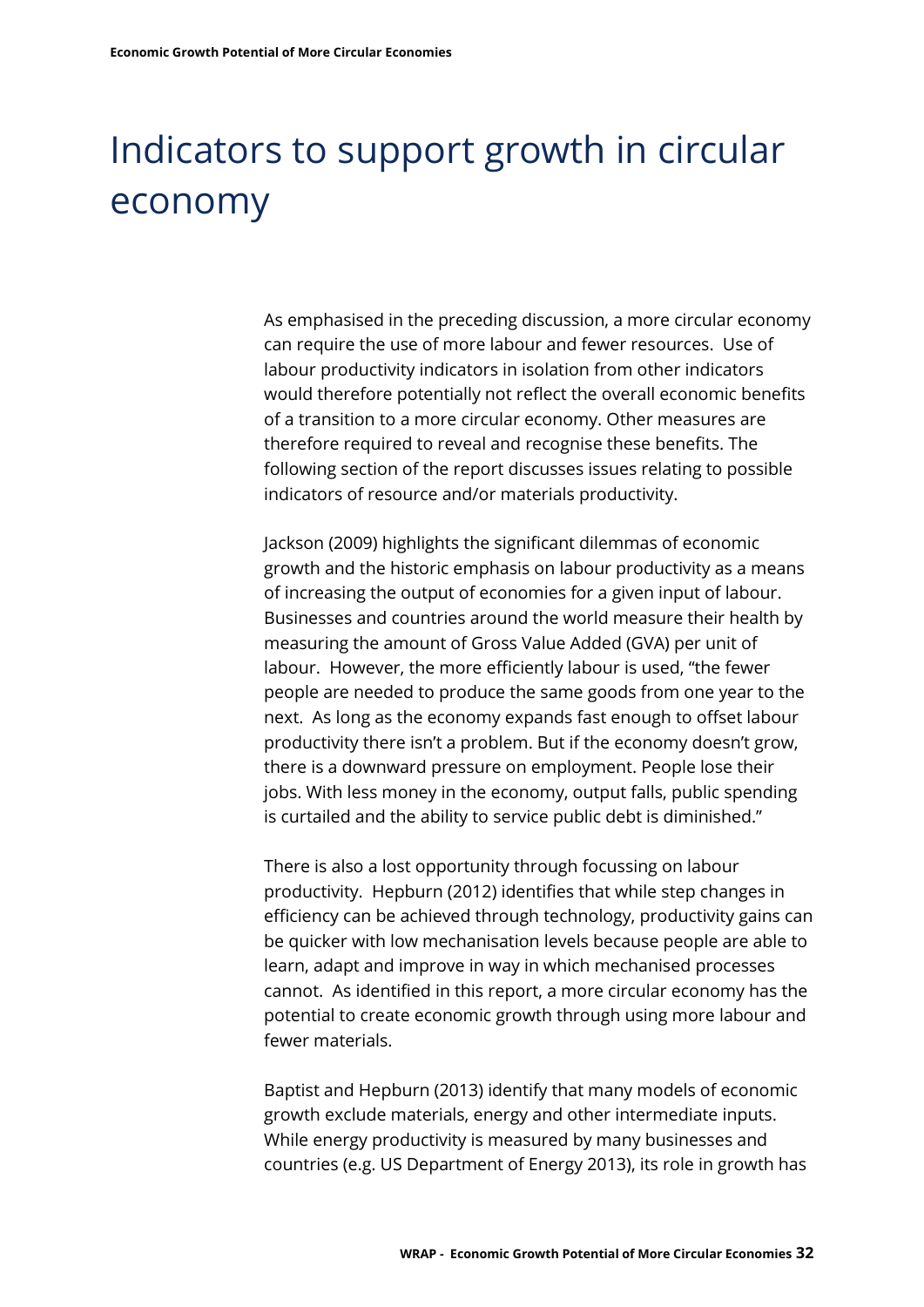only recently been considered (Blok et al 2015). Similarly, material productivity has been the subject of less focus. Though there is a long history of recording material consumption in national environmental accounts, this tends to be on a domestic consumption basis, and the actual productivity of material use is masked by the composition of the economy.

For example, Eurostat (2015) highlights the high material productivity of a range of countries with relatively large financial sectors, and low dependency on manufacturing and extractive industries, while a range of countries where manufacturing and extraction are relatively more important are identified as having low material productivity. Using a consumption based indicator at a national level can in part address this but still does not aid in identifying the material productivity of systems of individual organisations.

Although labour and energy tend to be the primary focus of efforts to increase efficiency because of their high cost, the greatest opportunities for business efficiency gains for improvement are all in the way we use materials (DEFRA 2011). This may be reflected either by measuring material use per unit of GVA or in Total Factor Productivity (TFP). TFP "is the portion of output not explained by the amount of inputs used in production [i.e. capital and labour]. As such, its level is determined by how efficiently and intensely all inputs are utilized in production" Comin (2006).

Baptist and Hepburn (2013) identify that businesses in the USA and South Korea with lower intermediate input intensity have higher Total Factor Productivity (TFP). "In other words, firms and industries that employ modes of production that use more labour and fewer intermediate inputs appear to have overall higher TFP." This suggests that improvements in material productivity have the potential to deliver microeconomic and macroeconomic benefits.

In order to overcome the shortcomings in measurement and take advantage of opportunities for gains in material productivity, it is necessary to consider material productivity at a system, sector or organization level. At its simplest level, measuring material productivity for commercial and industrial sectors can reveal overall trends (e.g. are businesses becoming more productive in their use of materials?). Below this, its use within similar manufacturing activities allows for the potential to benchmark performance and for businesses to identify where their performance is below the sector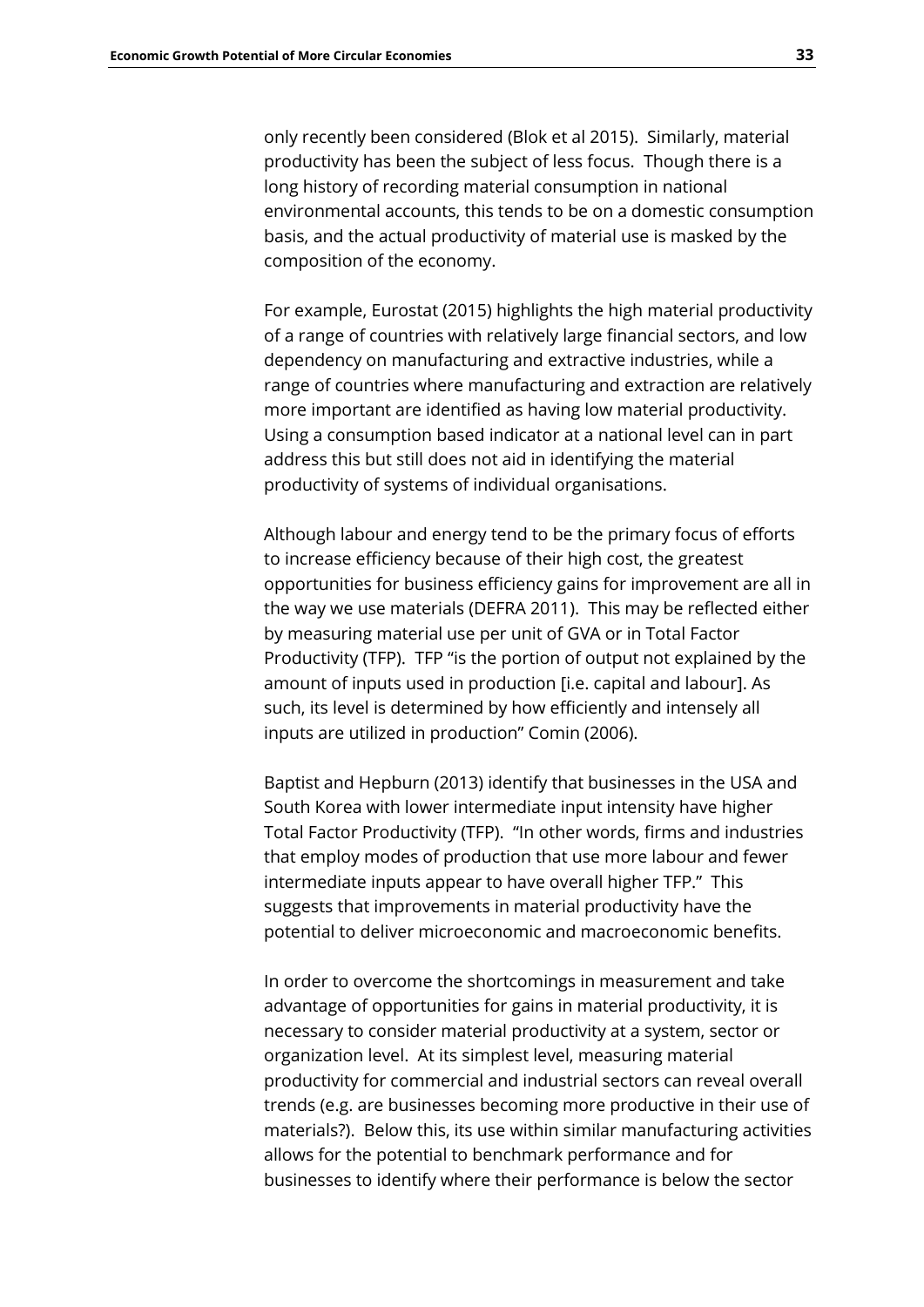average. This could be used at a national or regional level, and could incentivize lean production. This is in line with the stated aims of the European Parliament (2015) to achieve a 30% improvement in resource efficiency at an EU level, and to do it in such a way that manufacturing is encouraged through lean production and waste reduction.

Measures of productivity relate an input to the amount of GVA added by economic activity at a specified scale of activity (e.g. sector, region or nation). However, GVA measures may be calculated and reported in national accounts in a number of ways, including in Current Prices (CP), as Chained Volume Measures (CVM) and 'approximate' GVA (aGVA) . In the following discussion it is argued that all three concepts are of use but only because the measures are not all made available to the same degree of granularity. Ideally, any consideration of indicators of material productivity using GVA concepts should be constructed using a consistent accounting convention.

Material productivity may also encourage the adoption of other parts of a more circular economy. For example, considering the current price GVA per unit of material for "other mining and quarrying" (SIC Code 08 and the waste sector SIC Code 38) for the UK suggests that more value is added processing secondary materials than extracting comparable primary raw materials (DEFRA 2015). Analysis of the sub-sectors of the waste sector using information on approximate GVA (aGVA) identifies that the majority of the value per unit of material is added by the materials recovery sector (SIC 38.3), see Figure 9. In 2012 materials recovery added more value in its own right than 'other mining and quarrying'. Extending this concept, a materials productivity indicator could be used to distinguish between primary and recycled content to identify the productivity of use of materials from each source.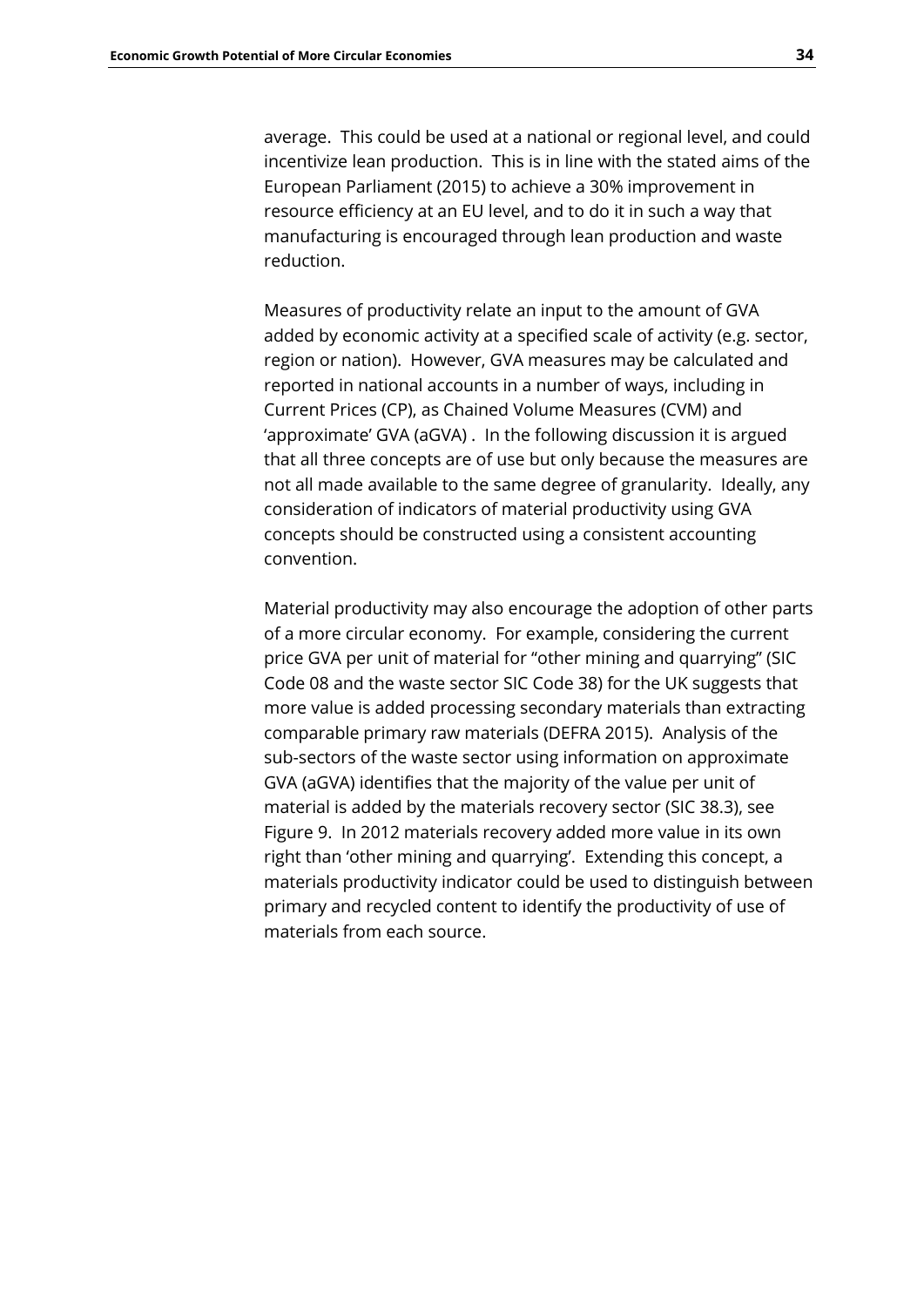

Figure 9 aGVA per tonne of material output from other mining and quarrying and material handled by the materials recovery sector in the UK



Perhaps the most far-reaching opportunity from use of material productivity is at a system level. This could, for example, consider the GVA of all relevant sectors relating to the life cycle of specific products or product groups. For example, for clothing this system would include, but may not be limited to, textile mills, clothing manufacture, specialised retail of clothing, repair services, reuse and second hand retail of clothing and recycling. The GVA associated with the product group over its whole life cycle could then be estimated and monitored over time.

The calculation of materials productivity indicators should also allow meaningful comparisons to be made. Whilst at the level of "manufacturing" it may be appropriate to only consider virgin material use per unit of GDP, at a sub-sector level it may be appropriate to treat all material equally to allow for comparisons to be made (e.g. of repair versus manufacture from new). By considering the material productivity of consumption patterns, an indicator of material productivity can encourage the adoption of business models which seek to extend the life of products, such as increased product durability, leasing, repair, remanufacturing and reuse.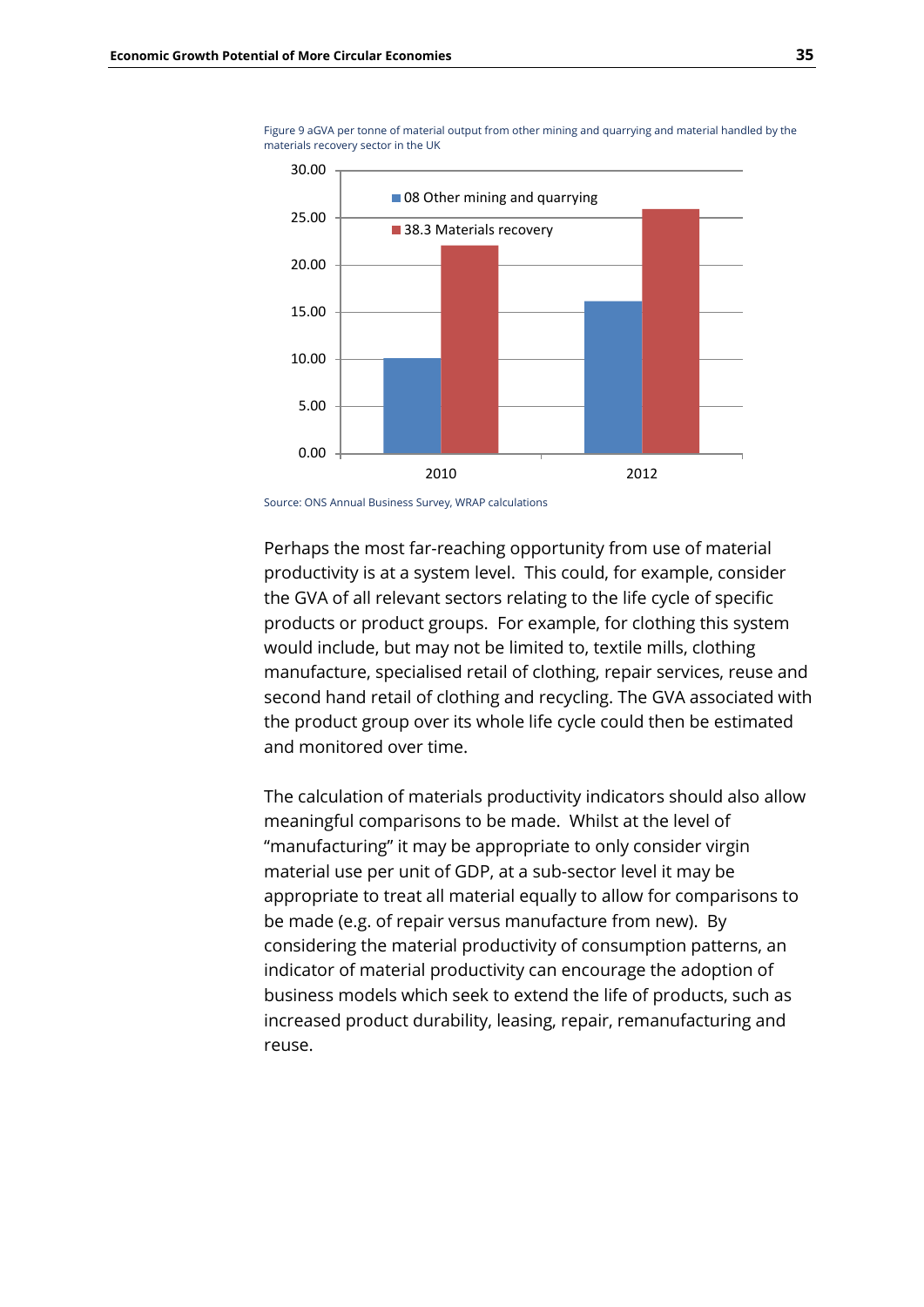### <span id="page-35-0"></span>Measuring material productvity

Data on material inputs and outputs is not routinely collected and disseminated at a business level, and so the approach described above cannot currently be implemented. However, a number of different approaches are available to develop indicators of material productivity.

First, as a proxy, the amount of waste per unit of GVA for a sector can be identified using national data sources on economics and waste. DEFRA (2015) identifies the GVA of key commercial and industrial sectors per tonne of waste arisings, see Figure 10. This shows the relative value added per unit of waste generated over time within a sector, and also across sectors. For these manufacturing sectors as a whole the amount of GVA added per unit of waste produced has increased over this period. However, this is driven by gains in the manufacture of computer, electrical equipment, machinery and vehicles. All other sectors in the comparison have either similar levels of GVA per tonne of waste, or a decline in GVA per tonne of waste in 2012 compared to 2009. This highlights the need to use productivity indicators at a sub-national level to identify issues and potential opportunities to focus on for improvements.



Figure 10 GVA of key commercial and industrial sectors per tonne of waste arisings for the same sectors, UK, 2009 – 2012, Chained Volume Measure of GVA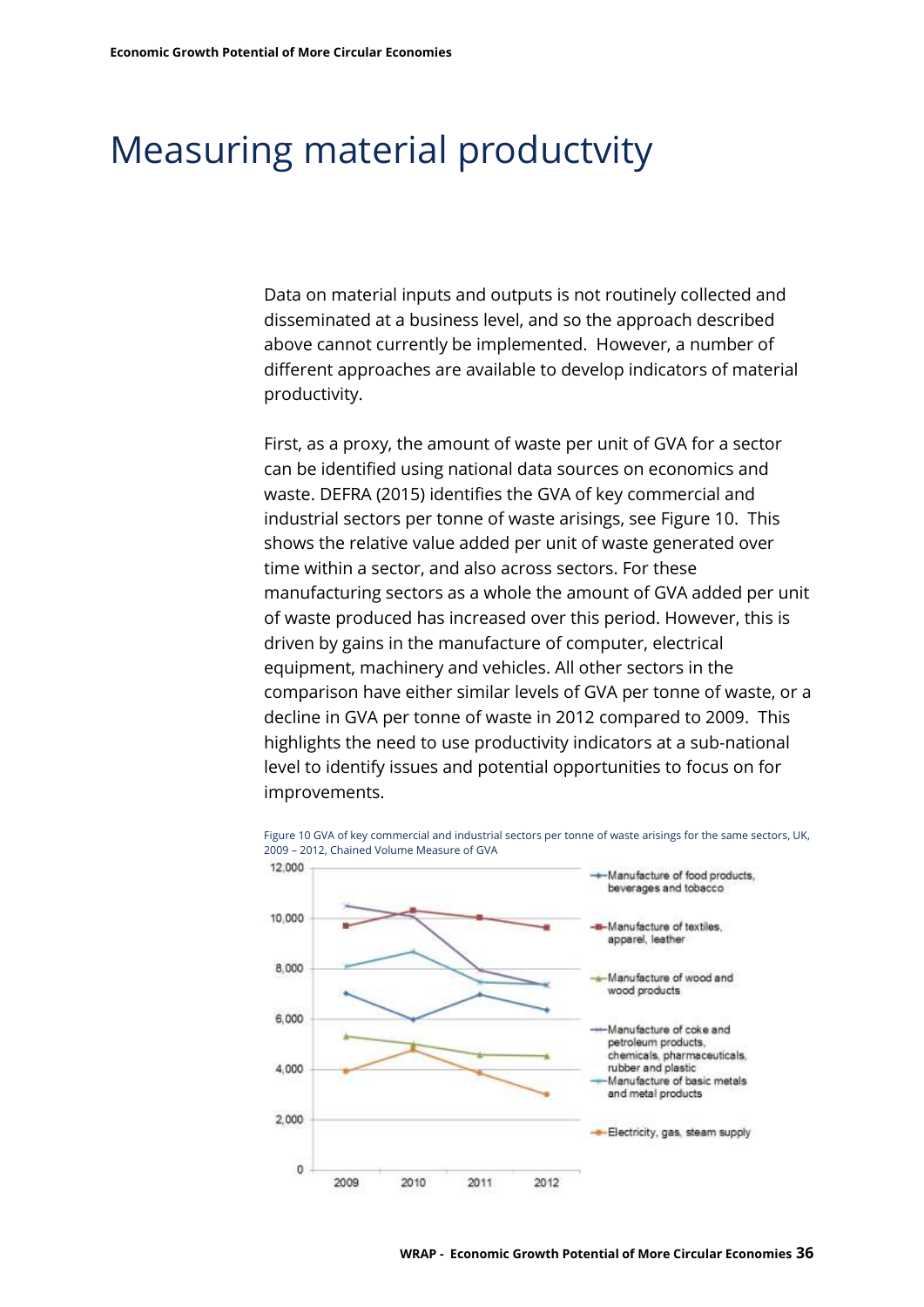

The approach could be applied across EU Member States using existing data to identify trends, the relative performance across member states and identify sector-specific actions.

Second, data on material use and waste arising could be collated to generate a bottom up Material Flow Analysis. This could use data collected under Directive 2010/75/EU on industrial emissions, with benchmarks published in existing guidance on Best Available Techniques. While information on the quantity and nature of raw materials consumed and waste generated are collated for the purposes of applying for a permit, it is not commonly put in the public domain, and so it is not possible to track sector performance at a national level against best-in-class benchmarks. In addition, this information is only available to regulated plant, and so while it would reflect the performance of large production activities, it could not be used to track the performance of other sectors of the economy, or changes other than lean production and waste reduction. Because of the challenges and gaps in data availability, the opportunity for application of this approach therefore appears limited.

Finally, Economic Input-Output Tables could be used to infer material flows between sectors, or Physical Input-Output Tables developed to track the quantities of materials, and the productivity of their use. This would require more sophisticated modelling and could be applied at a national or sector level, though may not be feasible at a regional level due to data limitations. Data collected in this manner also inherently assumes a relationship between flows of material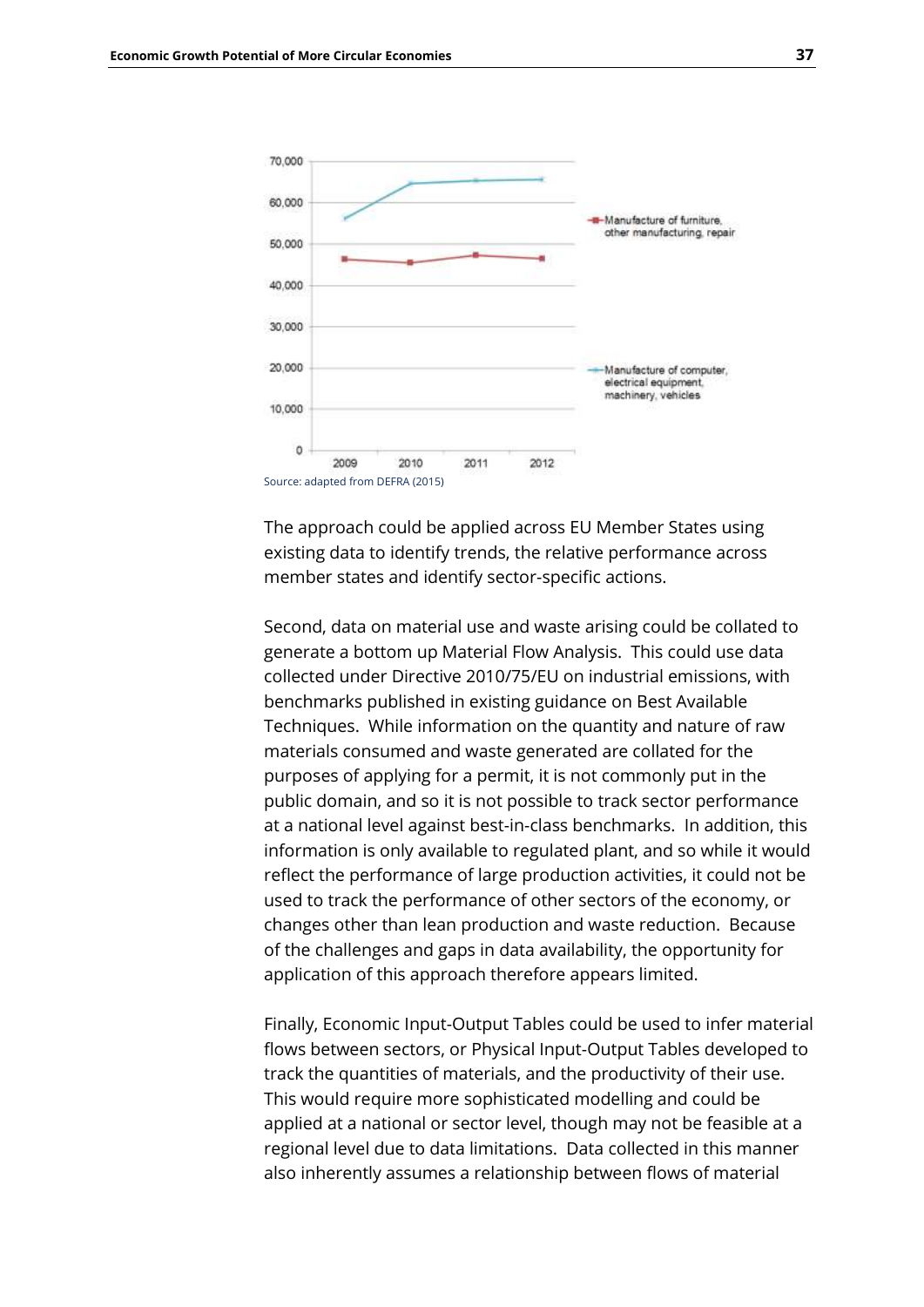and financial transactions. Further exploration of possibilities would therefore be required.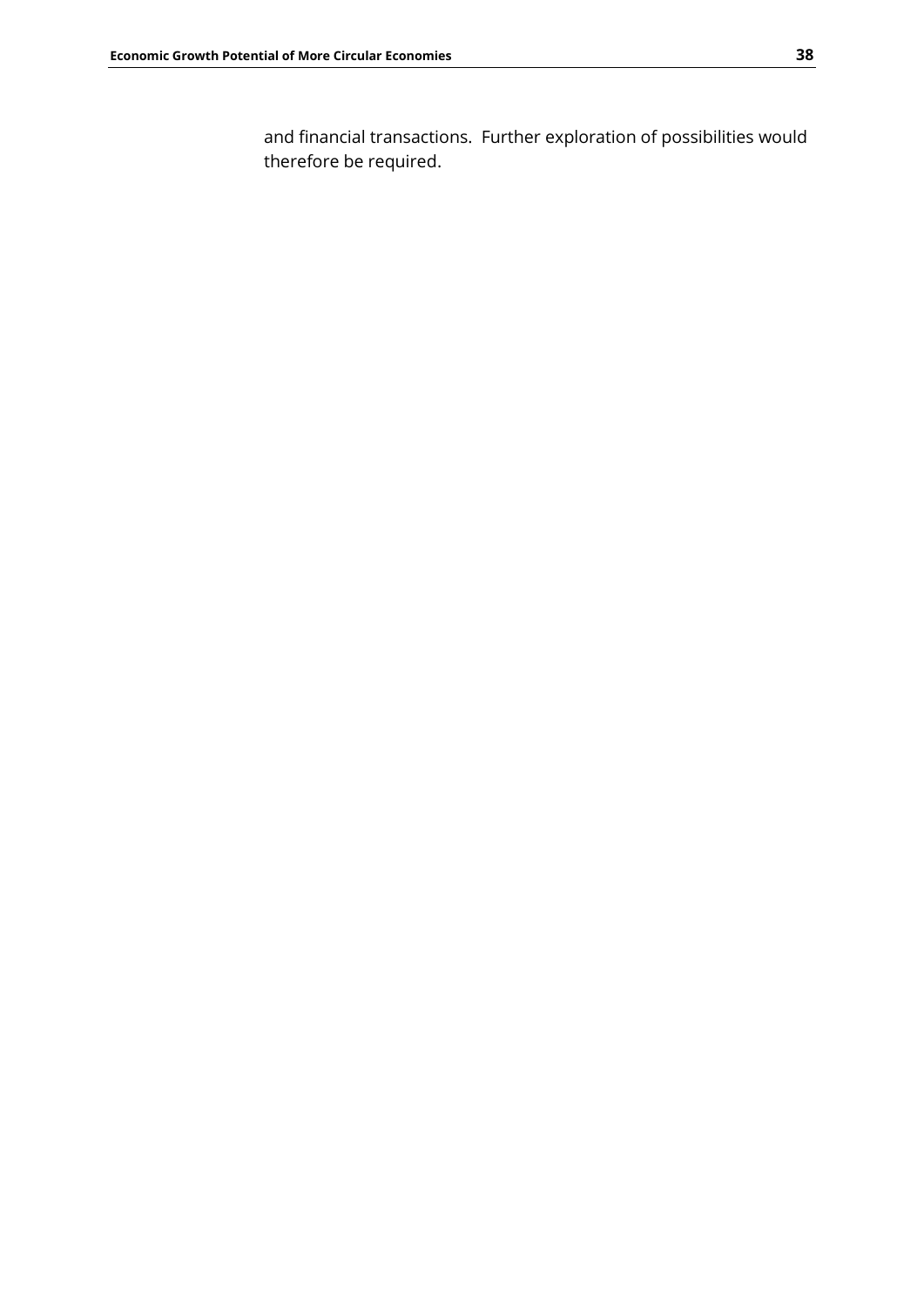### <span id="page-38-0"></span>Conclusions

This report argues that increasing resource efficiency through growth in circular economy can help address structural mismatch in European labour markets. A circular economy creates economic value with more labour and fewer resources, therefore growth in circular economy can potentially deliver economic benefits such as employment creation and lower structural unemployment by offering a good geographical spread of job opportunities. Higher unemployment regions can benefit from remanufacturing employment at or near to existing manufacturing industry. Growth in recycling, re-use, repair activities (and remanufacturing) also offer the potential to create jobs suitable for employees displaced from traditional manufacturing. Through expanding circular economy activity there's a reasonable potential to reduce regional and/or occupational mismatch and a strong chance that net jobs can be created with sustained reductions in unemployment.

As circular economy activity expands its labour needs are likely to be recruited from the existing stock of unemployed for occupations where unemployment is higher. In other words if you want to hire a low skilled worker, there is a greater chance that you could find someone who is currently unemployed than would be the case for hiring an experienced professional. So there's a reasonable chance that a growing circular economy in Europe will offer opportunities for a range of occupations across regions and countries.

The exploitation of the growth potential of a more circular economy requires use of indicators which will recognise its contribution. Focussing solely on labour productivity indicators and excluding other indicators of materials or resource productivity may not fully reflect the economic potential of moving towards a more circular economy.

Indicators of material productivity alongside other indicators would better recognise the potential of a range of more circular business models which have the potential to make both significant contributions to economic growth, employment and social wellbeing.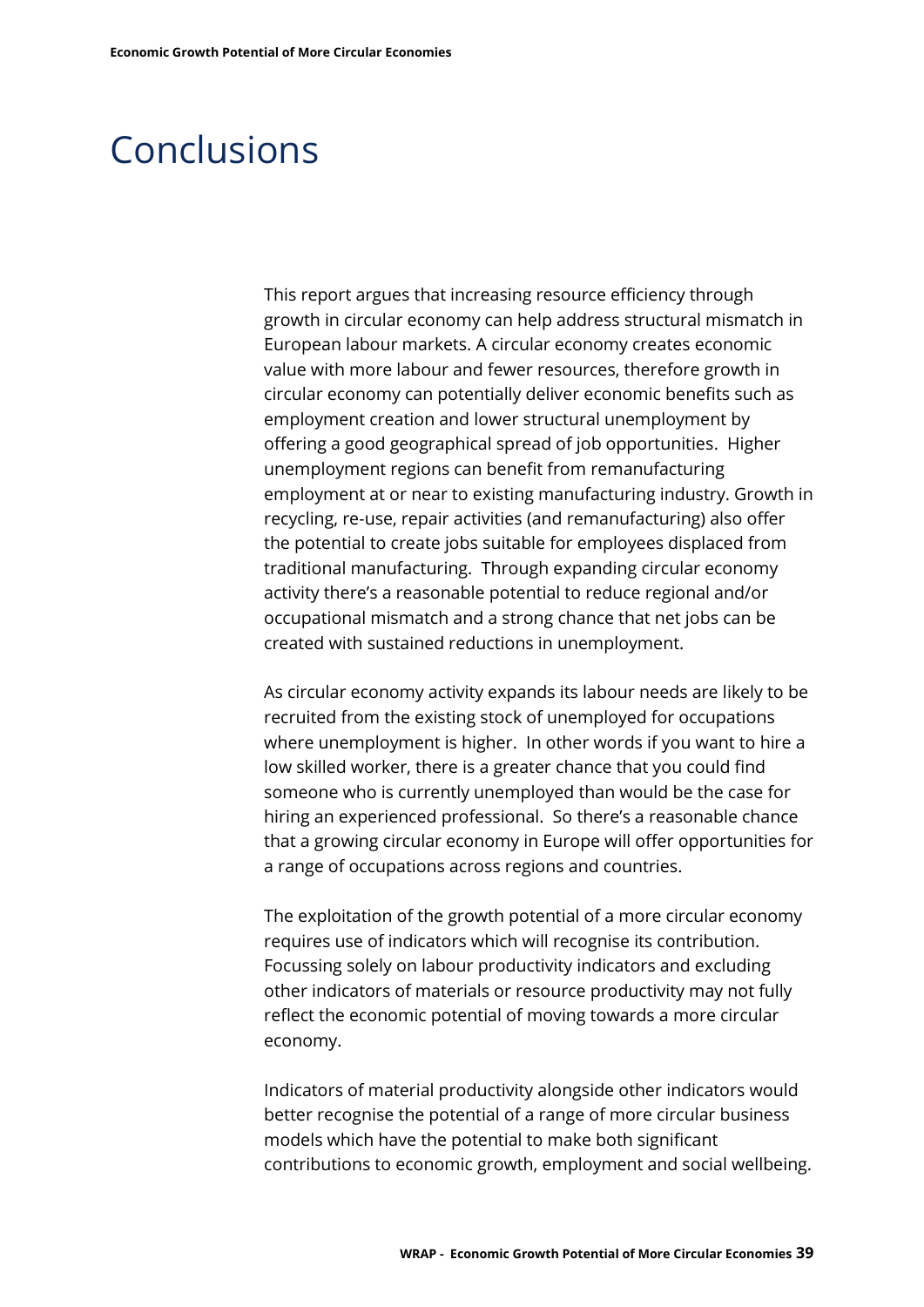A range of options to construct such indicators exist at present. While proxies such as Total Factor Productivity and waste per unit GVA may be available for use now, over time more sophisticated indicators would enable further insights and focus on the positive economic impacts of a more circular economy.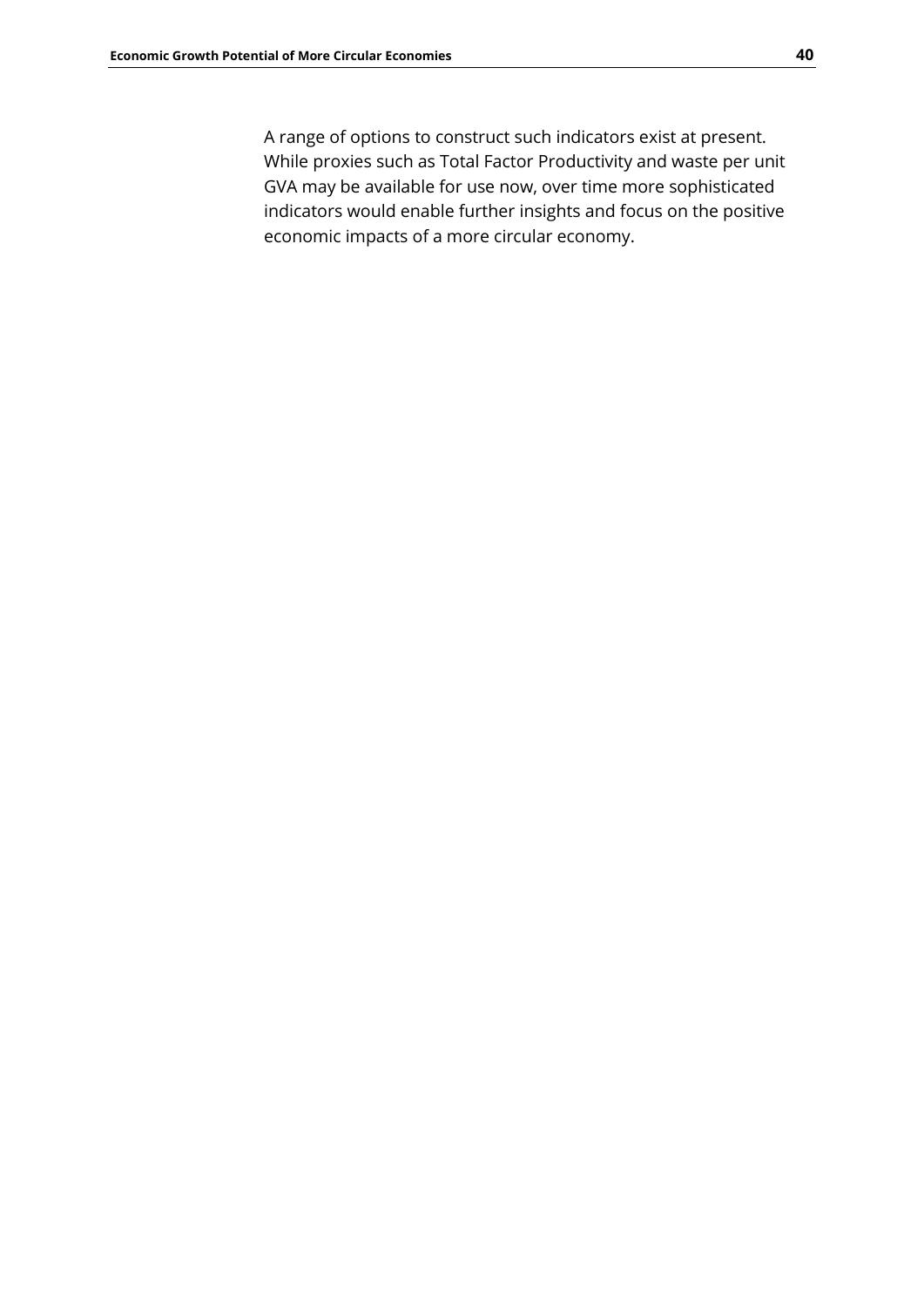## <span id="page-40-0"></span>References

Baptist, S., and Hepburn, C., (2013) Intermediate inputs and economic productivity Phil. Trans. R. Soc. A 2013 371, 20110565, published online 28 January 2013

Blok, K., Hofheinz, P., and Kerkhoven, J. (2015) The 2015 Energy Productivity and Economic Productivity Index, The Lisbon Council for Economic Competitiveness and Social Renewal, Brussels www.lisboncouncil.net/index.php?option=com\_downloads&id=1118

Comin, D., (2006) Total Factor Productivity In C.R. Braun & J. Segura (Eds.), An Eponymous Dictionary of Economics. Elgar Publishers, Ltd

Draghi (2014) Unemployment in the euro area, Speech by the President of the European Central Bank, Annual central bank symposium in Jackson Hole, 22 August 2014

DEFRA (2011) The Further Benefits of Resource Efficiency http://randd.defra.gov.uk/Default.aspx?Menu=Menu&Module=More &Location=None&Completed=2&ProjectID=16943

DEFRA (2015) Digest of Waste and Resource Statistics DEFRA UK https://www.gov.uk/government/statistics/digest-of-waste-andresource-statistics-2015-edition

EMF (2015) "Growth Within: A Circular Economy Vision for a Competitive Europe", EMF, SUN, McKinsey Center for Business and Environment

European Commission (2010) Directive 2010/75/EU on industrial emissions http://eur-lex.europa.eu/legalcontent/EN/TXT/?uri=CELEX:32010L0075

European Commission (2013) Labour Market Developments in Europe 2013, European Economy 6, 2013, European Commission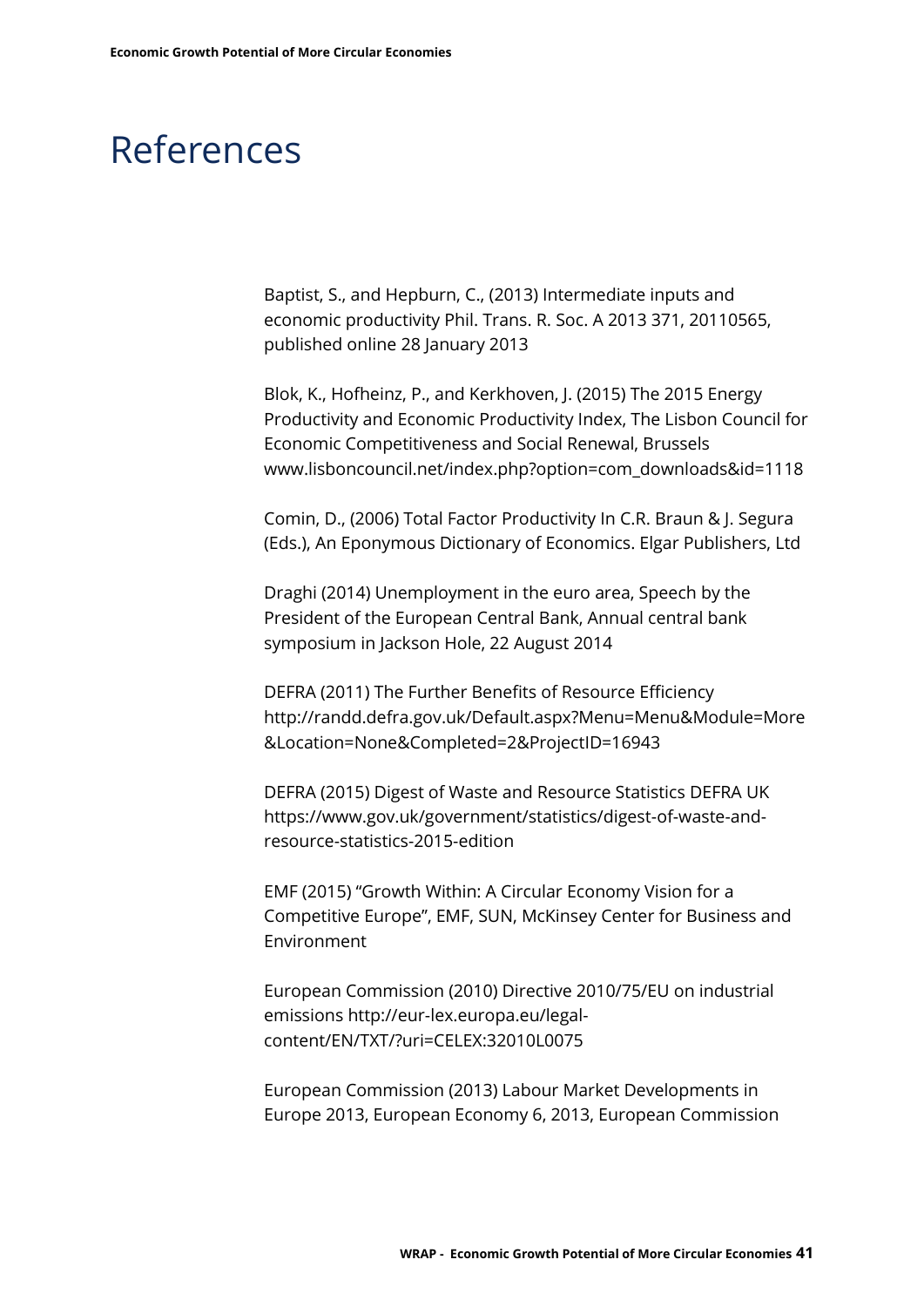European Parliament (2015) Draft report on resource efficiency: moving towards a circular economy European Parliament Committee on the Environment, Public Health and Food Safety, Brussels http://www.europarl.europa.eu/meetdocs/2014\_2019/documents/en vi/pr/1055/1055309/1055309en.pdf

Eurostat (2014) Material flow accounts - flows in raw material equivalents http://ec.europa.eu/eurostat/statisticsexplained/index.php/Material\_flow\_accounts\_- \_flows\_in\_raw\_material\_equivalents

Eurostat (2015) Resource Productivity Statistics http://ec.europa.eu/eurostat/statisticsexplained/index.php/Resource\_productivity\_statistics

Fischer et al (2011) Green economy and recycling in Europe, ETC/SCP working paper 5/2011, Christian Fischer, Ioannis Bakas, Anders Bjørn, Naoko Tojo and Christian Löwe

Hepburn, C., (2012) Material Efficiency in Economic and Climate Policy Conference on Material efficiency: providing material services with less material production The Royal Society 30th January 2012 – 31st January 2012 https://royalsociety.org/events/2012/materialefficiency/

IEEP et al (2011) "Supporting the Thematic Strategy on Waste Prevention and Recycling", IEEP, ECOLOGIC, ARCAADIS UMWELTBUNDESAMT, BIO INTELLIGENCE SERVICES & VITO

Jackson, T (2009) Prosperity Without Growth? The transition to a sustainable economy, Sustainable Development Commission, UK

Layard, R., Nickell, S. & Jackman, R. (1991) Unemployment: Macroeconomic Performance and the Labour Market, Oxford University Press.

Patterson et al (2013) Mismatch Unemployment in the U.K, mimeo Federal Reserve Bank of New York website, Patterson, C., Sahin, A., Topa, G. & Violante G.L.

Smith (2012) "Unemployment and mismatch in the UK" Bank of England/Institute of Macroeconomics Conference on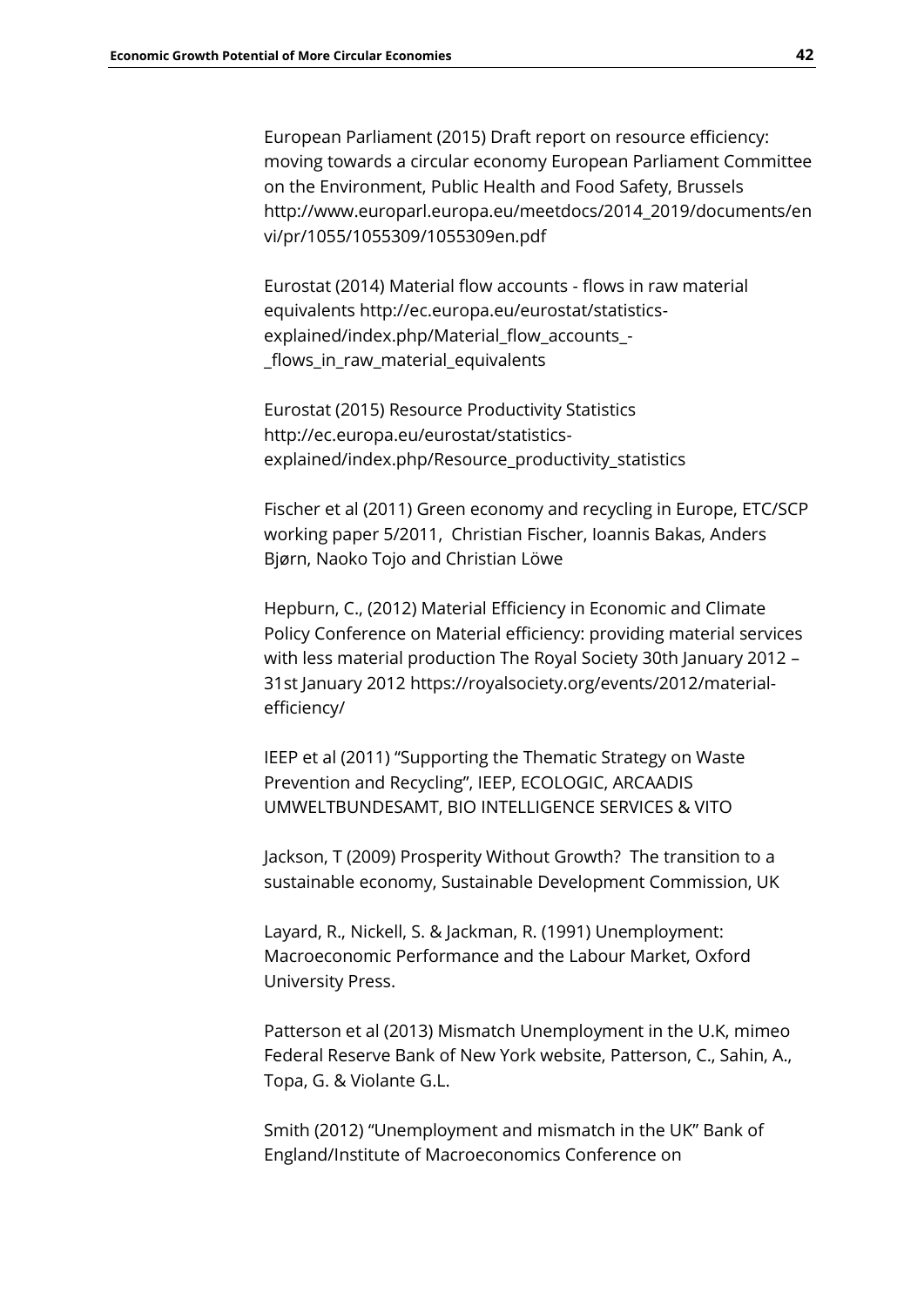Unemployment, productivity and potential output: the aftermath of the crisis, October 2012

U.S. Department of Energy, the Council on Competitiveness, and the Alliance to Save Energy (2013) Accelerate Energy Productivity 2030 http://energy.gov/epsa/accelerate-energy-productivity-2030

WRAP/GA (2015a) Employment and the circular economy – job creation in a more resource efficient Britain, Julian Morgan (Green Alliance) and Peter Mitchell (WRAP)

WRAP/GA (2015b) Opportunities to tackle Britain's labour market challenges through growth in the circular economy, Julian Morgan (Green Alliance) and Peter Mitchell (WRAP)t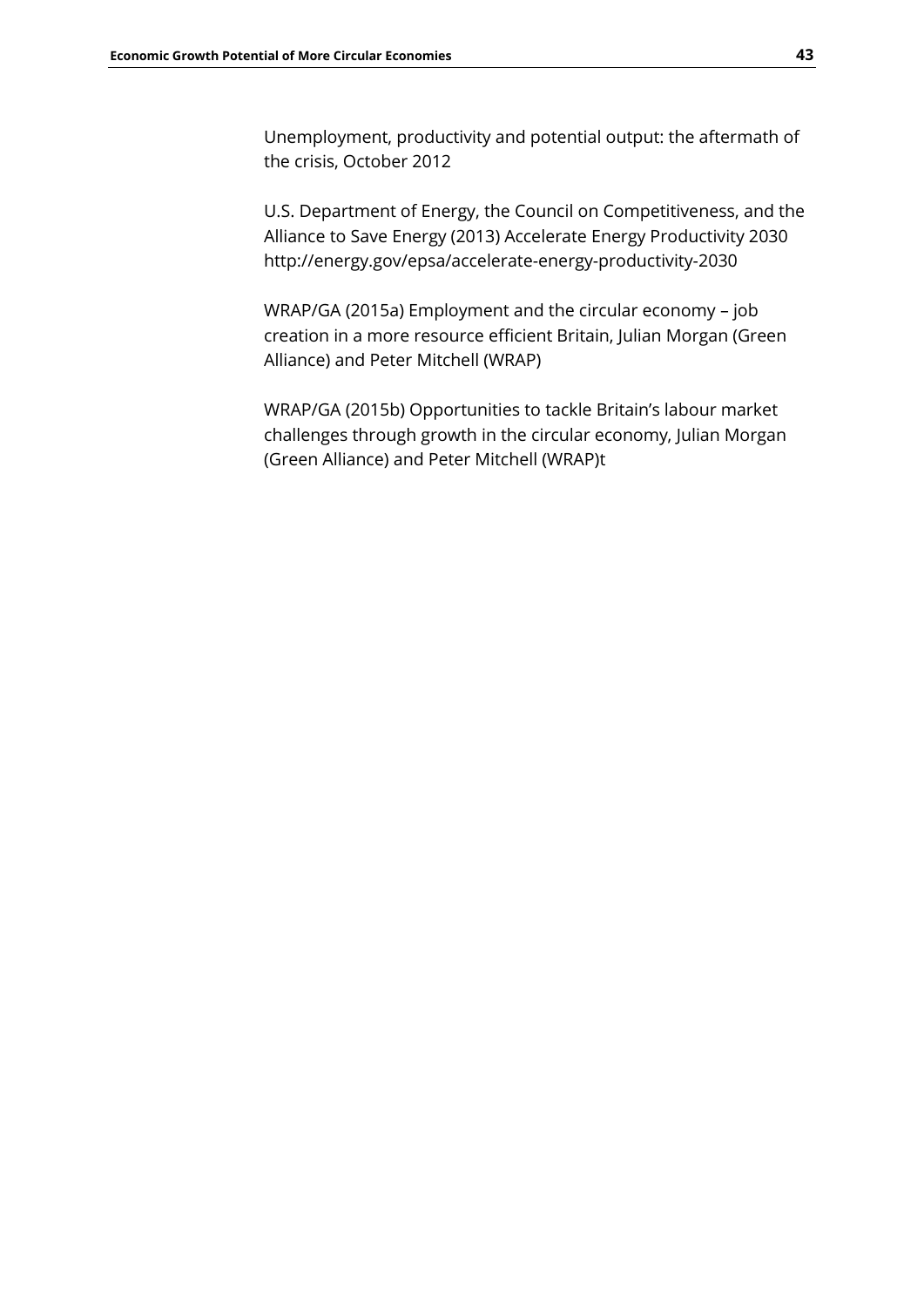### <span id="page-43-0"></span>Annex

|                                    | Repair of machinery &<br>equipment | Repair of computers,<br>bersonal and other<br>nousehold goods | reatment and disposal<br>Maste collection, | Recovery of sorted<br>naterials            | Wholesale of waste and<br>deus | Retail of second hand<br>goods in store | Rental and Leasing<br>Activities | Employment in circular<br>economy activities |
|------------------------------------|------------------------------------|---------------------------------------------------------------|--------------------------------------------|--------------------------------------------|--------------------------------|-----------------------------------------|----------------------------------|----------------------------------------------|
|                                    |                                    |                                                               |                                            | Jobs per 10,000 population                 |                                |                                         |                                  | 000s                                         |
| <b>Austria</b>                     | 33                                 | 5                                                             | 14                                         | 3                                          | 3                              | $\overline{2}$                          | 13                               | 62                                           |
| <b>Belgium</b>                     | 15                                 | 5                                                             | 10                                         | 3                                          | $\overline{2}$                 | $\overline{3}$                          | 14                               | 57                                           |
| <b>Bulgaria</b>                    | 24                                 | 8                                                             | 18                                         | 3                                          | 10                             | $\overline{3}$                          | 5                                | 53                                           |
| <b>Croatia</b>                     | 23                                 | 9                                                             | 19                                         | $\overline{4}$                             | $\overline{1}$                 | $\overline{0}$                          | 11                               | 29                                           |
| <b>Cyprus</b>                      | $\overline{2}$                     | 1                                                             | 9                                          | $\mathbf{1}$                               | 0.3                            | 1                                       | 12                               | 3                                            |
| <b>Czech</b><br><b>Republic</b>    |                                    | 13                                                            | 31                                         | ٠                                          |                                |                                         | 8                                | 55                                           |
| <b>Denmark</b>                     | 23                                 | 8                                                             | $\overline{7}$                             | 3                                          | 3                              | 1                                       | 15                               | 32                                           |
| <b>Estonia</b>                     | 34                                 | $\overline{6}$                                                | 10                                         | $\overline{4}$                             | $\overline{3}$                 | 5                                       | 19                               | 11                                           |
| <b>Finland</b>                     | 37                                 | 8                                                             | $\overline{7}$                             | $\overline{2}$                             | $\overline{2}$                 | 3                                       | 10                               | 37                                           |
| <b>France</b>                      | 31                                 | 11                                                            | 11                                         | 5                                          | $\overline{1}$                 | $\overline{3}$                          | 14                               | 483                                          |
| Germany                            | 29                                 | $\overline{4}$                                                | 13                                         | $\overline{2}$                             | 3                              | $\overline{2}$                          | 13                               | 541                                          |
| Greece                             | 9                                  | 9                                                             | 0.4                                        | 0.3                                        | $\overline{2}$                 | $\overline{1}$                          | 11                               | 35                                           |
| <b>Hungary</b>                     | 24                                 | 11                                                            | 16                                         | $\overline{2}$                             | 3                              | $\overline{6}$                          | 10                               | 73                                           |
| <b>Ireland</b>                     | 9                                  | 5                                                             | 11                                         | Ļ,                                         | l,                             | L,                                      | 22                               | 21                                           |
| Italy                              | 28                                 | 8                                                             | 19                                         | $\overline{\mathcal{L}}$                   | $\overline{2}$                 | 1                                       | $\overline{7}$                   | 415                                          |
| Latvia                             | 29                                 | 9                                                             | 16                                         | 3                                          | $\overline{7}$                 | 11                                      | 15                               | 18                                           |
| Lithuania                          | 25                                 | 10                                                            | 17                                         | 5                                          | $\overline{6}$                 | 8                                       | 13                               | 26                                           |
| <b>Luxembourg</b>                  | 13                                 | $\overline{6}$                                                | 14                                         | $\overline{6}$                             | $\overline{3}$                 | 1                                       | 21                               | $\overline{\mathbf{3}}$                      |
| <b>Malta</b><br><b>Netherlands</b> | ÷,                                 | 8                                                             | 9<br>12                                    | $\Box$                                     | ÷,                             | $\Box$                                  | 34                               | $\overline{2}$<br>132                        |
| <b>Poland</b>                      | 26<br>31                           | $\,8\,$<br>9                                                  | 13                                         | $\overline{\mathcal{L}}$<br>$\overline{2}$ | $\overline{4}$<br>6            | $\overline{4}$<br>$\overline{4}$        | 21<br>$\overline{7}$             | 273                                          |
| <b>Portugal</b>                    | 16                                 | $\,8\,$                                                       | 11                                         | $\overline{3}$                             | 3                              | $\mathbf{1}$                            | 10                               | 57                                           |
| Romania                            | 14                                 | 5                                                             | 18                                         | 6                                          | $\overline{2}$                 | $\overline{2}$                          | 3                                | 103                                          |
| <b>Slovakia</b>                    | 34                                 | 8                                                             | 13                                         | $\overline{4}$                             | $\overline{\mathcal{A}}$       | $\overline{4}$                          | 8                                | 41                                           |
| <b>Slovenia</b>                    | 40                                 | 9                                                             | 16                                         | 9                                          | 0.5                            | 0.3                                     | $\overline{4}$                   | 16                                           |
| <b>Spain</b>                       | 15                                 | 11                                                            | 14                                         | $\overline{1}$                             | 5                              | $\overline{1}$                          | 13                               | 277                                          |
| <b>Sweden</b>                      | 24                                 | $\sqrt{6}$                                                    | 12                                         | 5                                          | $\overline{2}$                 | 1                                       | 16                               | 62                                           |
| <b>United</b><br><b>Kingdom</b>    | 17                                 | $\overline{7}$                                                | 14                                         | $\overline{4}$                             | $\overline{2}$                 | $\overline{4}$                          | 23                               | 462                                          |
| <b>Total (000s)</b>                | 1,198                              | 398                                                           | 693                                        | 164                                        | 141                            | 126                                     | 640                              | 3,379                                        |

Table A1 Distribution of employment by circular economy activity and by nation across Europe, 2012